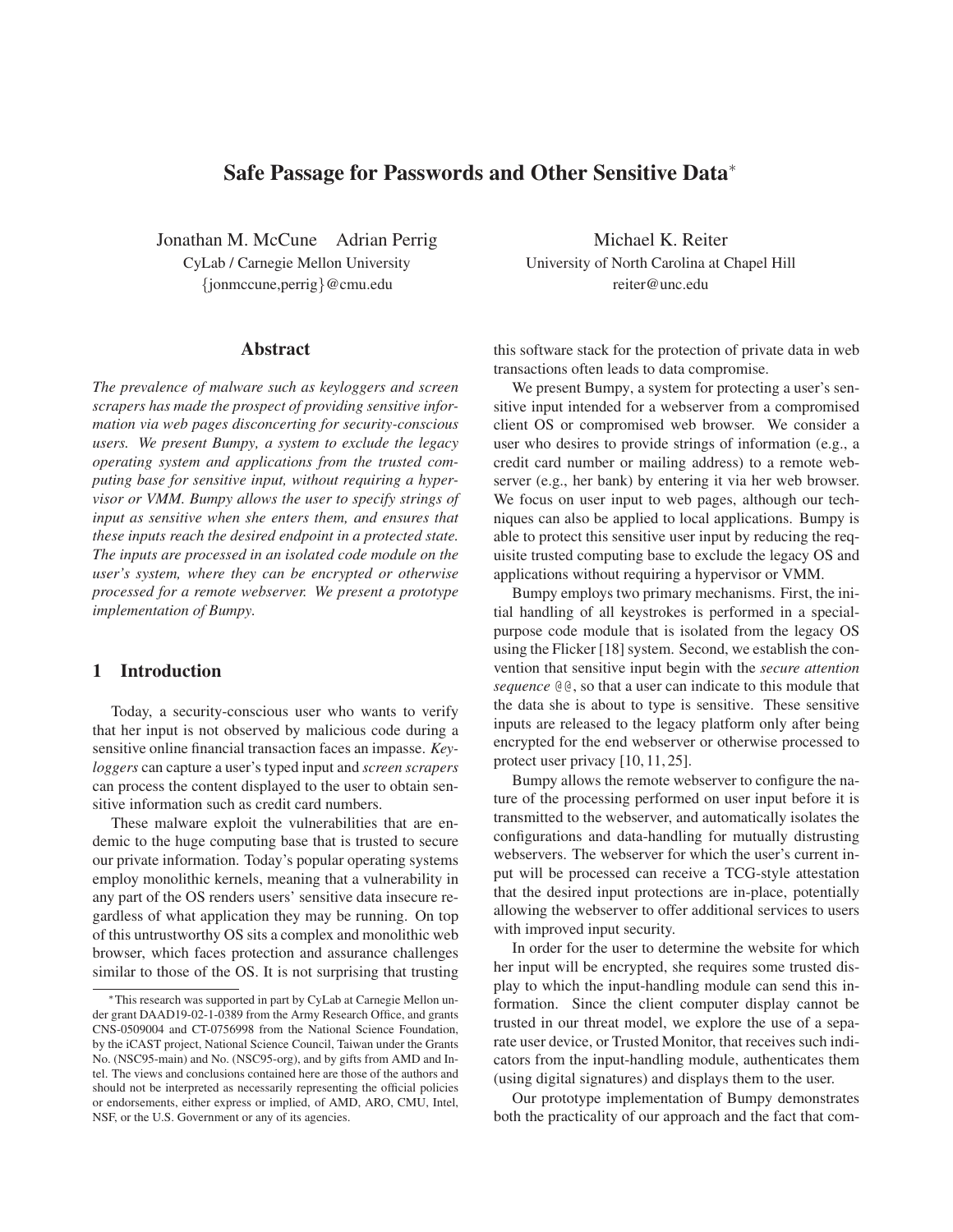modity hardware already offers nearly the full set of functionality needed to achieve these protections. In fact, the only compromise we make in our implementation is using an embedded Linux system as an encrypting USB Interposer, as we have been unable to locate keyboards or mice offering programmable encryption. We also leverage a smartphone as a Trusted Monitor for the user. However, we emphasize that the emergence of encrypting keyboards and far simpler devices to serve as a Trusted Monitor would suffice to remove any bloat from Bumpy's TCB. Bumpy is achievable without any client-side trusted software of complexity even close to that of a general-purpose OS, VMM, or hypervisor.

## **2 Related Work**

We discuss prior work on trusted devices for sensitive user actions, split application architectures, trusted window managers, password processing, and TCB minimization.

The most closely related work is our prior work called Bump<sup>1</sup> in the Ether (BitE) [21]. BitE circumvents the legacy input path by leveraging encryption by user input devices (e.g., an encrypting keyboard), just as Bumpy does. However, BitE retains the legacy OS and Window Manager in its TCB, is tailored to local applications, and performs attestations to its correct functioning based on a static root of trust. In contrast, Bumpy dramatically reduces the TCB for input by leveraging a dynamic root of trust for each input event, works for sensitive input to websites, and supports secure post-processing of sensitive input (e.g., password hashing).

Borders and Prakash propose a Trusted Input Proxy (TIP) as a module in a virtual machine architecture where users can indicate data as sensitive using a keyboard escape sequence [5]. Users are presented with a special dialog box where they can enter their sensitive data, after which it is injected into the SSL session by the TIP. Again, however, the TCB of TIP includes a VMM and OS, whereas Bumpy's TCB includes neither.

The Zone Trusted Information Channel (ZTIC [12]) is a recently-announced device with a dedicated display and the ability to perform cryptographic operations. Its purpose is to confirm online banking transactions in isolation from malware on the user's computer. This device is appropriate for use as a Trusted Monitor in Bumpy.

Bumpy separates the process of accepting user input into trusted and untrusted parts, and thus can be viewed as implementing a type of privilege separation [28]. Several variations of this theme have been explored in the literature. Balfanz and Felten [2] describe the need for "splitting trust" and argue that hand-held computers can make effective smart cards since they have a distinct user interface

that is not subject to malware on the user's host computer. Sharp et al. explore an architecture where applications run on a trusted platform and export both a trusted and an untrusted display [31]. They also consider split web applications where all sensitive operations are confirmed on a mobile device [30], and where the mobile device serves as the trusted portion of a physically separate, but logically composed browsing experience [29]. Bumpy optionally uses the separate Trusted Monitor as a verifier and indicator for the input framework, rather than as a platform for execution of portions of a split application or as an input device. But perhaps more importantly, the TCB of Bumpy is far smaller than in these other works, and in fact Bumpy can be viewed as extreme in this respect.

Trusted window managers have also been proposed as a solution to sensitive input and screen content. A compelling recent example is Nitpicker [9], but it currently requires changing operating systems and porting existing legacy applications. Bumpy remains compatible with existing legacy operating systems, to the extent that they meet the requirements for Flicker [18] (i.e., it may be necessary to install a kernel module or driver).

Ross et al. developed PwdHash, an extension for the Firefox web browser that hashes users' typed passwords in combination with the domain serving the page to produce a unique password for every domain [25]. The PwdHash algorithm adapts earlier work by Gabber et al. on protecting users' privacy while browsing the web [10,11]. Chiasson et al. identify usability problems with PwdHash, specifically, that it provides insufficient feedback to the user regarding the status of protections [7]. We extend this work in two ways. First, we implement the PwdHash algorithm as one possible transformation of sensitive data in Bumpy, with a much smaller TCB than the web browser and OS that must be trusted with PwdHash. Second, we leverage a Trusted Monitor to provide feedback to the user regarding the status of her input. Validating the efficacy of our feedback mechanisms with a user study remains the subject of future work; this paper presents the design and implementation.

Bumpy builds on Flicker, an architecture that leverages the Trusted Computing concept of *Dynamic Root of Trust* to enable execution of a special-purpose code module (called a *Piece of Application Logic*, or PAL) while including only a few hundred lines of additional code in its TCB [18]. Remote attestation technology based on the Trusted Platform Module (TPM [34]) can be used to convince a remote party that precisely this code module and nothing else executed during a Flicker *session*. Flicker supports protocols for establishing authentic communication between a PAL and a remote entity, and it is architected such that the code that generates attestations need not be trusted. Additional background information on the underlying Trusted Computing technologies can be found in Appendix A.

<sup>1</sup>We derive the name Bumpy from Bump in the Ether.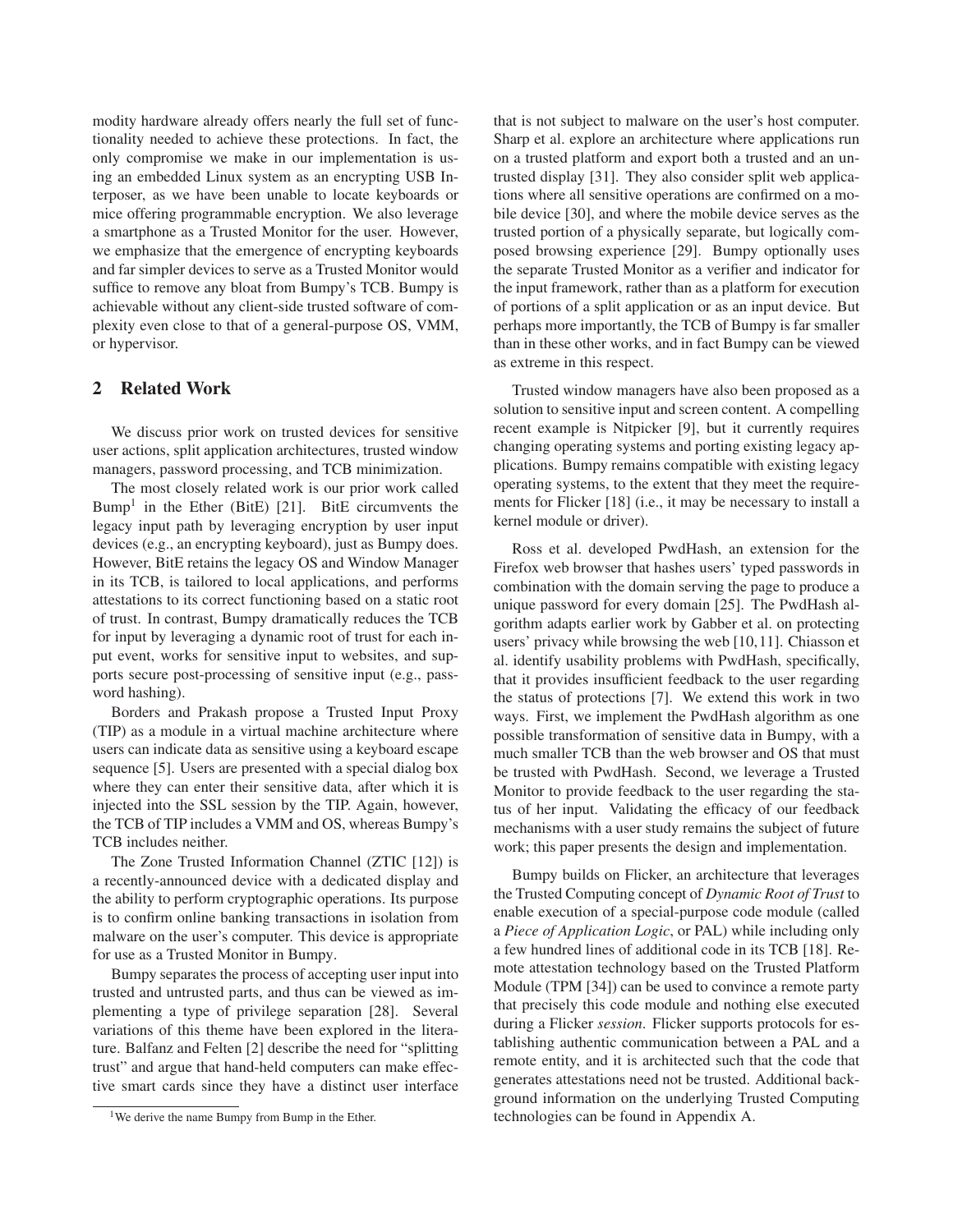

**Figure 1. Logical flow through the major components of the Bumpy system. The OS, web browser, and browser extension are untrusted.**

# **3 Overview**

We detail our goals and assumptions, introduce the user experience, and provide an overview of our design and the major system components of Bumpy (Figure 1).

#### **3.1 Goals and Assumptions**

**Goals.** Our goals are to protect keystrokes from a potentially malicious legacy input system while retaining a seamless user experience, and to offer assurance to both the remote webserver and the user herself that input is protected. To the remote webserver, we provide an attestation that the user's input was protected with Bumpy, including the presence of encryption-capable input devices. To the user, we provide an indicator of whether it is safe to enter sensitive input. Bumpy achieves this without breaking compatibility with existing operating systems and without requiring a hypervisor or VMM.

**Assumptions and Threat Model.** We consider the user's OS and applications (including the web browser and its extensions) to be malicious. We assume the user has a trustworthy mobile device to serve as a Trusted Monitor and input devices (keyboard and mouse) capable of encryption. We also assume the remote webserver to which the user wishes to direct her input is uncompromised, and that the certificate authority (CA) that issues the webserver's SSL certificate is similarly uncompromised.

We leverage the Flicker system to protect sensitive code executing on the user's computer [18]. As such, the user's computer must meet the hardware requirements for Flicker: a version 1.2 TPM, and a CPU and chipset capable of establishing a *Dynamic Root of Trust*, also known as *late launch*. Appendix A provides additional background on the relevant technologies, which are widely available today.

## **3.2 User Experience**

We are striving to make Bumpy usable by non-experts to protect sensitive input. Our mechanism employs a convention for entering sensitive information, and a trustworthy indication of the destination for that information. This indication is conveyed via an external display, called the Trusted Monitor (Figure 1). It is our intention that the Trusted Monitor will help to alleviate some of the usability problems (e.g., a lack of feedback) identified for password managers such as PwdHash [7], although we leave a formal usability study as future work.

In the common case, the user experience with Bumpy follows this sequence:

- 1. The user signals that she is about to enter sensitive information by pressing @@. Note that this can be thought of as a convention, e.g., "my passwords should always start with @@."
- 2. The Trusted Monitor beeps to acknowledge the reception of @@ in the PreP, and updates its display to show the destination of the user's upcoming sensitive input.
- 3. The user types her sensitive data. Bumpy does not change this step from the user's perspective.
- 4. The user performs an action that signals the end of sensitive input (e.g., presses Tab or Enter, or clicks the mouse). Bumpy does not change this step from the user's perspective.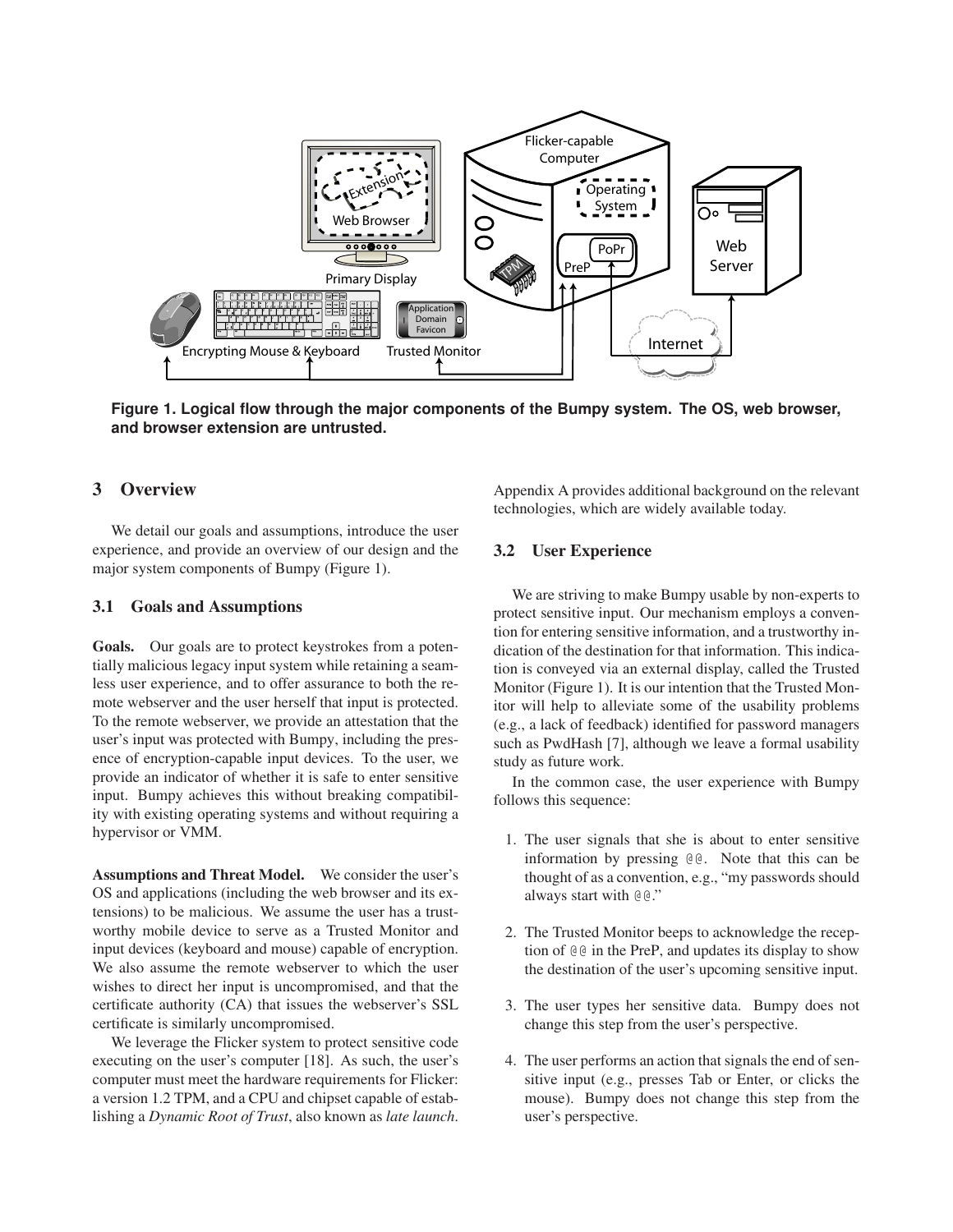While users are accustomed to typing their passwords without seeing the actual characters on-screen (e.g., the characters appear as asterisks), most other sensitive data is displayed following entry. Given our desire to remove the legacy OS from the input TCB and the threat of malicious screen scrapers, this echoing to the main display must be prevented by Bumpy. The usability of entering relatively short sequences of characters (e.g., credit card numbers) under these conditions may remain acceptable to concerned users, but it is not ideal. We perceive this as the price one must pay for secure input with an untrusted OS.

For those users employing a Trusted Monitor of sufficient capability, sensitive keystrokes can be echoed there for validation by the user. While this partially eliminates the challenge of entering input "blind," a minimal Trusted Monitor would still make it impractical to compose lengthy messages.

### **3.3 Technical Overview**

We now summarize the main components of Bumpy. In Figure 1, solid arrows represent logical communication through encrypted tunnels. Bumpy is built around encryption-capable input devices sending input events directly into a Pre-Processor (PreP) protected by the Flicker system on the user's computer. Bumpy allows the remote webserver to control (within certain limits) how users' sensitive input is processed after it is entered with Bumpy. We term this Post-Processing, and enable it by allowing the webserver to provide a post-processor (PoPr) along with web content. Bumpy tracks and isolates PoPrs from different webservers, as well as supports standardized PoPrs that may be used across many websites. Leveraging the Flicker system [18], the PreP and PoPrs execute in isolation from each other and from the legacy OS.

Encryption and password-hashing are two desirable forms of post-processing of user input. Site-specific hashing of passwords (as in PwdHash [25]) can provide password diversity across multiple websites, and prevent the webserver from ever having to handle the user's true password. Dedicated post-processing with server-supplied code can resolve issues with the PwdHash [25] algorithm producing unacceptable passwords (e.g., passwords without any punctuation characters that violate the site's password requirements) or passwords from a reduced namespace, since the webserver itself provides the algorithm. Encrypting input directly within the Bumpy environment to the remote webserver dramatically reduces the client-side TCB for sensitive user input.

### **4 Identifying and Isolating Sensitive Input**

In this section, we focus on acquiring input from the user in the PreP, and storing sensitive input such that it is protected from the legacy OS. Section 5 treats the postprocessing and delivery of this input to approved remote servers. We identify three requirements for protecting user input against a potentially malicious legacy OS:

- R1 All input must be captured and isolated.
- R2 Sensitive input must be distinguishable from nonsensitive input.
- R3 The final destination for sensitive input must be identifiable.

Requirement R1 for protecting user input is to acquire the input without exposing it to the legacy OS. The challenge here is that we wish to avoid dependence on a VMM or hypervisor and retain the OS in charge of device I/O. We propose to use encryption-capable input devices to send opaque input events through the untrusted OS to a special-purpose Piece of Application Logic (PAL) that is protected by the Flicker [18] system (Steps 1–4 in Figure 2). This PAL is architected in two components. The first is specifically designed to Pre-Process encrypted input events from the input devices, and we call it the PreP. The PreP achieves requirement R2 by monitoring the user's input stream for the secure attention sequence "@@" introduced in Section 3.2, and then taking appropriate action (which affects what input event is released in Step 5 of Figure 2). The PreP serves as the source of input events for post-processing by a destination-specific Post-Processor (PoPr). The process of authenticating a PoPr serves to identify the final destination for sensitive input (requirement R3). The PoPr encrypts or otherwise processes the received input for the remote server (Steps 6–8 in Figure 2).

These components are separated so that the PreP's sensitive state information can be kept isolated from the PoPr, as Bumpy supports multiple, mutually distrusting PoPrs that accept input events from the same PreP. The PreP's state information includes the cryptographic state associated with the encrypting input devices, the currently active PoPr, and a queue of buffered input events. The PreP's state is protected by encrypting it under a master key that is maintained on the user's TPM chip. The properties of Flicker [18] guarantee that no code other than the exact PreP can access it. For the following sections we encourage readers not intimately familiar with trusted computing technology to read Appendix A before proceeding.

We defer discussion of the one-time setup of the cryptographic state associated with the encrypting input device(s) until Section 4.2. We proceed assuming that the setup has already been completed.

## **4.1 Steady-State User Input Protection**

We describe the actions taken by the PreP in response to user input events and events from the web browser. The state machine in Figure 3 summarizes these actions.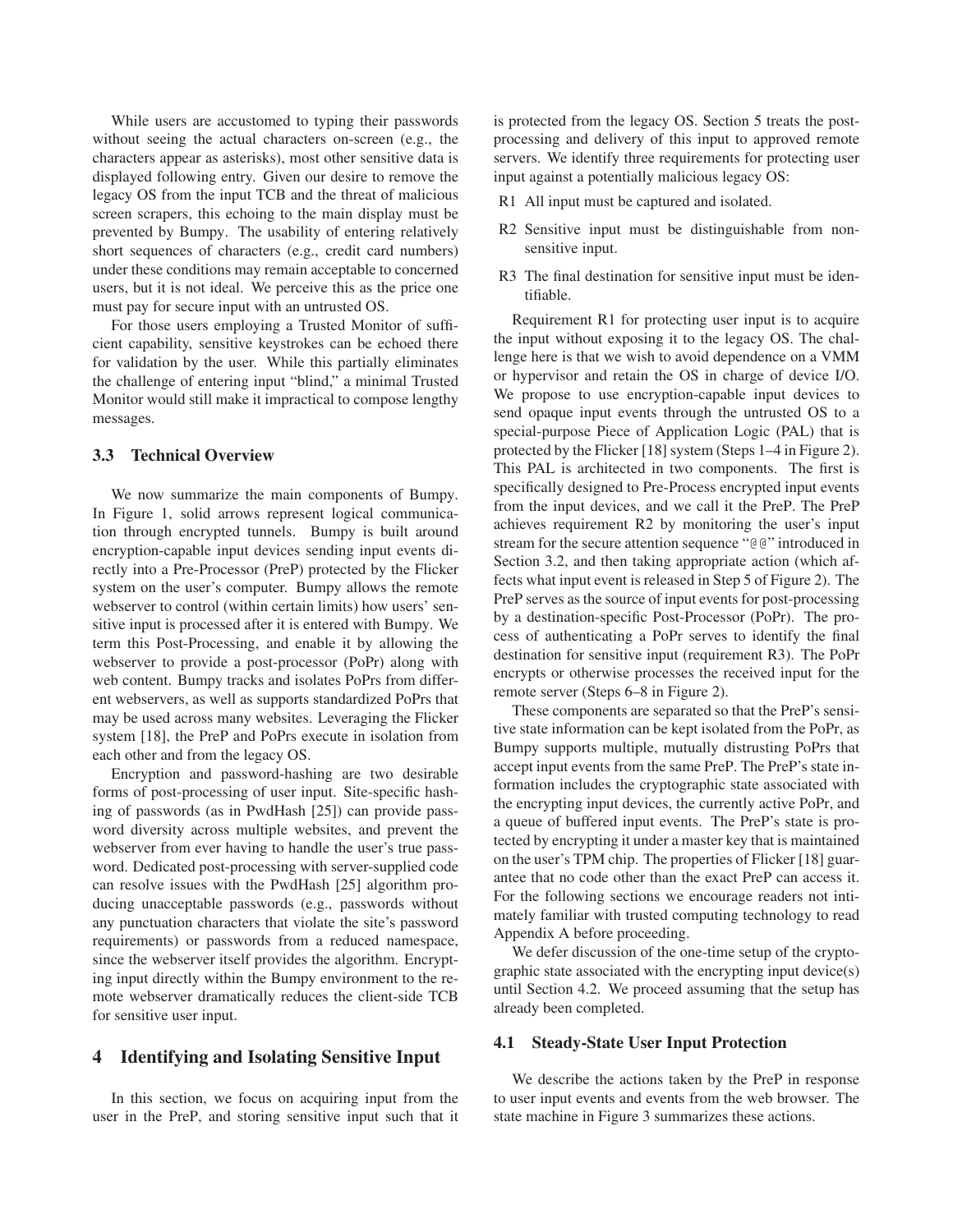

**Figure 2. Acquiring user input with Bumpy. Steps 1–5 (described in Section 4) occur for every keystroke or mouse click performed by the user. Steps 6–8 (described in Section 5) occur only in response to a keystroke or mouse click that the PreP detects will cause a** *blur* **event (in the web browser GUI sense) while the user is entering sensitive data. We revisit this figure in Section 8.3 while describing the life of a keystroke within our implementation.**

Every event e is processed in a distinct Flicker session, i.e., the PreP only accepts a single event as an input parameter. We design Bumpy this way out of necessity, due to two conflicting desires. The first is to avoid trusting the OS, and the second is to remain responsive to the user as she provides input to her system. One consequence of this design is that every Flicker session (i.e., PreP invocation) begins and ends with the decryption and encryption of the PreP's sensitive state information, respectively.

The legacy OS provides arguments for each invocation of the PreP: the event  $e$  to be processed, the SSL certificate for the active website, the PoPr associated with the active website, and the PreP's encrypted state. Each event  $e$  can be an encrypted keystroke or mouse click, or it can be a *fo-* $\cos$  event<sup>2</sup> from the browser. All other event types from the browser are ignored. The PreP maintains in its state the necessary cryptographic information to decrypt and integritycheck input events from the input device(s). The master keys used to protect the secrecy and integrity of the PreP's state are TPM-protected based on the identity of the PreP. We describe these protocols in greater detail as part of our implementation in Section 8.

During each run of the PreP (i.e., during each Flicker session in Step 4 of Figure 2), the state machine (Figure 3) begins in PreP Initialization and transitions to the state where the previous PreP invocation ended (maintained as State.Prev in Figure 3), where the current event then causes a single transition. Actions listed in a state are performed

when an event causes arrival into that state (as opposed to returning to a state because of the value of State.Prev). If there is no action for a particular event in a particular state, then that event is ignored. For example, browser *focus* events are ignored in the Second @, Enqueue Input, and Invoke PoPr states.

**PreP Initialization.** Regardless of the previous state of the PreP, it always performs an initialization step. The PreP first decrypts and integrity-checks its own long-term state, verifies that the provided SSL certificate is valid using its own list of trusted certificate authorities (which we define as being part of the PreP itself), and verifies that the provided PoPr is signed by the provided SSL certificate. (If any of these verification steps fail, the current event is dropped.) Next, the incoming event  $e$  is processed. If it is an encrypted input event from the input device(s), then it is decrypted, integrity-checked, and verified to be in-sequence (using cryptographic keys and a sequence number maintained in the PreP's state). If any of the steps involving synchronization with the input device(s) fail, then input events can no longer be received. We discuss options for recovery in Section 8.2.3.

The PreP then transitions to State.Prev where e will cause one additional state transition. During the very first invocation of a PreP, it transitions to Pass Input Unmodified. The following paragraphs describe the actions taken upon entry to a state caused by an event, not by State.Prev. At the end of each of these states, the PreP's sensitive longterm state is *sealed*<sup>3</sup> using the TPM-protected master key,

<sup>2</sup>A *focus* event is an event in the web browser's graphical user interface where a new component such as an HTML text input field becomes active. This generally follows a *blur* event caused by the previously focused component becoming inactive. These events fire in response to user actions, such as clicking the mouse.

<sup>&</sup>lt;sup>3</sup>Sealed means that the state is encrypted and integrity-protected (by computing a MAC) for subsequent decryption and integrity-verification. This use of *sealed* is consistent with the TPM's *sealed storage* facility,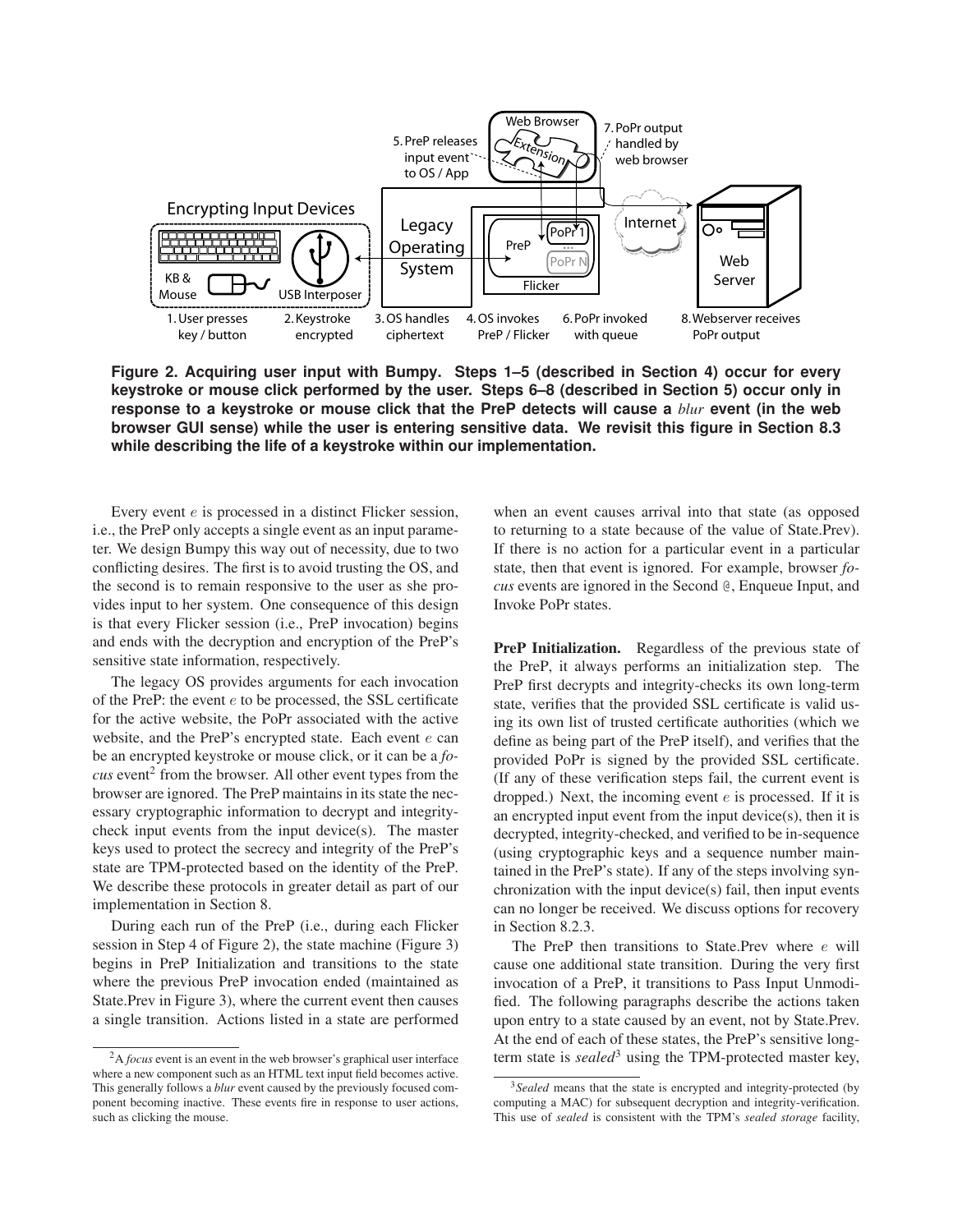

**Figure 3. States of the PreP. KP = keypress or mouse click. B:Focus = browser GUI** *focus* **event. Blur indicates action taken in response to events on the encrypted input channel that cause a GUI** *blur* **event (e.g., Tab, Shift+Tab, Enter, or mouse click).**

and then cleared (set to zero) before the PreP terminates and produces output. Untrusted code running on the OS maintains the ciphertext that makes up the PreP's sealed state and provides it as input to the PreP's next invocation.

**Pass Input Unmodified.** The common case for user input is that it is non-sensitive, and does not require special protection by the PreP. Any existing queue of sensitive events is discarded upon entry to this state. Unless  $e$  is a browser *focus* event, State.Prev is set to remain in the Pass Input Unmodified state. The current input event is not considered sensitive, and it is provided as an output when the PreP exits. The legacy OS then interprets this input event just as it does today.

**Focused.** A browser *focus* event contains the name of the field that has just received focus (e.Field). The PreP saves the cryptographic hash of the current PoPr and its SSL certificate (which was validated during PreP Initialization) as the *PoPrID* . It is necessary to track the PoPrID to ensure that the PoPr is not maliciously exchanged while the user is typing sensitive input. When invoked with a keystroke, a PreP in the Focused state checks whether the keystroke is the @ character. If so, the PreP transitions to the First @ state. Otherwise, the PreP transitions back to the Pass Input Unmodified state. The keystroke is output to the legacy OS for processing. Note that the @ keystroke is not secret; it serves only to signify that the user may be about to enter something she considers sensitive.

**First @.** We have defined the secure attention sequence for Bumpy to be @@ in the input stream immediately following a browser *focus* event. This state serves to keep track of the @ characters that the user enters. It is possible that the user is in the process of initiating sensitive input. When invoked with a keystroke that is the @ character, the system transitions to the Second @ state. Otherwise, the system transitions back to the Pass Input Unmodified state. The keystroke is output to the legacy OS.

**Second @.** When in the Second @ state, the user has successfully indicated that she is about to provide some sensitive input using Bumpy. From this point forward, the only way for the user to terminate the process of entering sensitive input is to perform an action that will cause a *blur* event in the current input field. A *blur* event is an event in the graphical user interface that indicates that a particular component is becoming inactive, generally because the focus is now elsewhere. Relevant actions include clicking the mouse or pressing Tab, Shift+Tab, Alt+Tab, or Enter. Note that we explicitly *do not* listen for *blur* events from the web browser, as a malicious browser would be able to terminate secure input prematurely. If the user's input does not represent a *blur* event, then the system transitions to the Enqueue Input state.

**Enqueue Input.** For each PreP invocation in the Enqueue Input state, the decrypted keystroke is filtered before being appended to State.Queue. The filter identifies and drops illegal password characters that would not cause a *blur* event (e.g., meta-characters used for editing, such as arrows, Backspace, and Delete). We discuss editable sensitive

which we describe in Appendix A.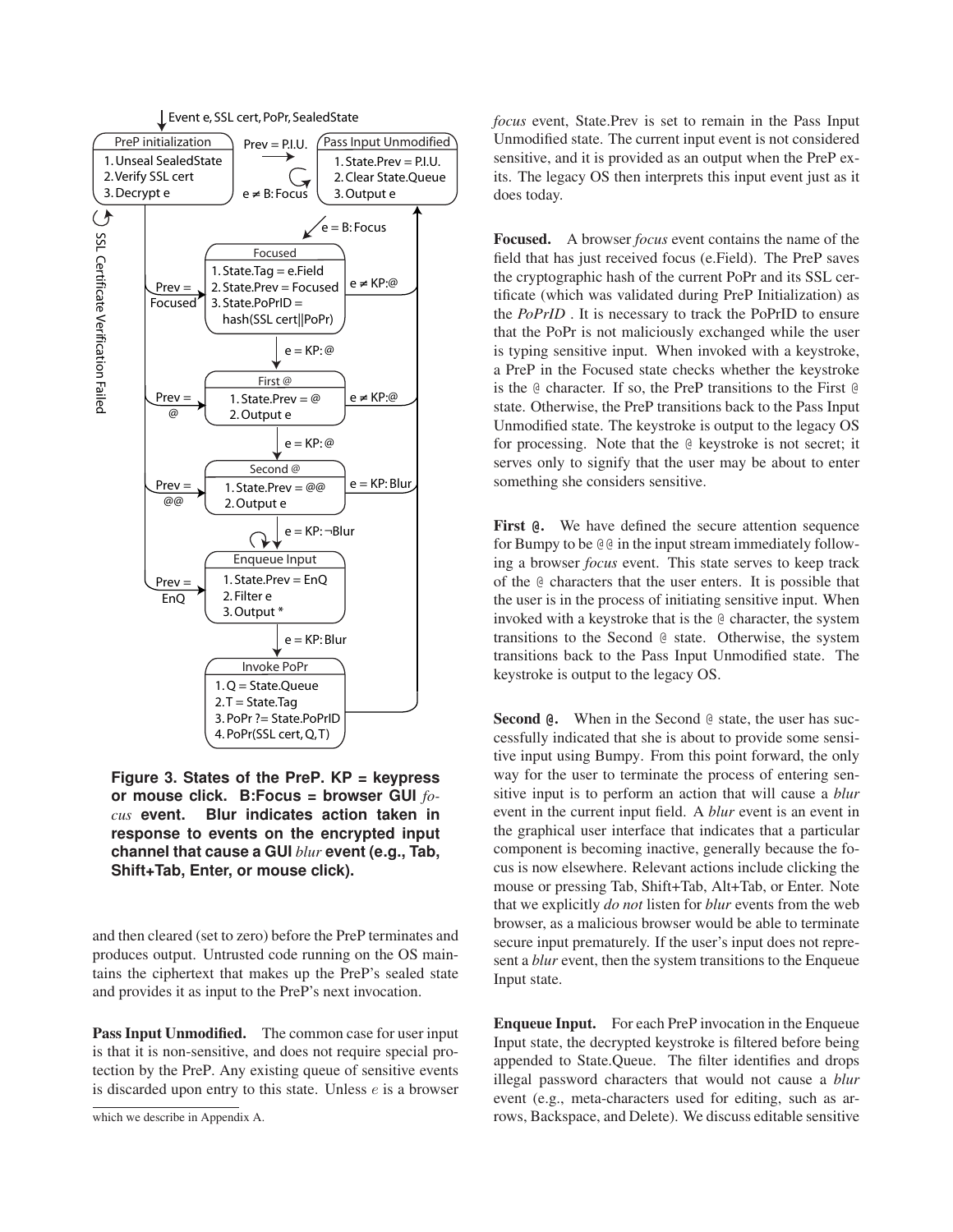input in Section 10. This process continues until the user causes a *blur* event, e.g., presses Tab, Shift+Tab, Alt+Tab, Enter, or clicks the mouse. A decoy input event is released to the legacy OS: an asterisk. From the perspective of the legacy OS, when the user types her sensitive input, she appears to be typing asterisks. This has the convenient property of mimicking the usual functionality of input to password fields even if the current field is a normal text field: all keystrokes appear as asterisks. Note that these asterisks will eventually be discarded, as the PoPr provides the remote webserver with the true input for the protected fields. When the user causes a *blur* event, the system transitions to the Invoke PoPr state.

**Invoke PoPr.** When the PreP state machine transitions to the Invoke PoPr state, it means that the user successfully directed the web browser's focus to a particular field, entered @@ to signal the start of sensitive input, provided some sensitive input, and then caused a *blur* event that signals the end of sensitive input. This input will now be handed to the PoPr for destination-specific processing (Section 5). First, however, it is necessary to check that the PoPr provided as an input to the PreP during the current Flicker session is the same PoPr that was provided during the *focus* event that initiated this sensitive input. If the PoPr is changed, malicious code may be trying to fool the user. In this case, the system transitions directly back to Pass Input Unmodified where the queue of sensitive input events is discarded. If the PoPr is confirmed to be the same, it is invoked. The PoPr also runs with Flicker's protections, but it is less trusted than the PreP. Thus, PreP state is sealed and cleared *before* invoking the PoPr with the queue of input events. This is essential, as the PreP state includes the cryptographic secrets involved in communication with the user's physical input device(s). If a PoPr could compromise this information, it might be able to collude with a malicious OS and capture all subsequent input on the user's platform. Once the PoPr has executed, its output is handed to the web browser via the legacy OS for submission to the webserver from which the PoPr originated. If the PoPr considers these input events to be secret, then they should be encrypted such that the legacy OS will be unable to learn their values.

### **4.2 Associating the PreP and Input Device(s)**

Bumpy depends on input devices capable of encrypting input events generated by the user, so that the legacy OS can pass the opaque events to the PreP without learning their value. We now describe the process of establishing the necessary cryptographic keys when input device(s) and a PreP are first associated.

The PreP is invoked with the command to establish a new association with an input device. During this process, the PreP:

- 1. Generates symmetric encryption and MAC keys for the protection of its own long-term state,  $K_{lt\_enc}, K_{lt\_mac}$ , if they do not already exist.
- 2. Generates an asymmetric keypair,  $K_{input}$ ,  $K_{input}^{-1}$ , for bootstrapping communication with the encrypting input device, and adds the private key to its long-term state. Note that no other software (not even a PoPr) will ever be allowed to access  $K_{input}^{-1}$ .

The public key  $K_{input}$  is then conveyed to the input device. Given the complexity of equipping input devices with root CA keys to verify certificates, we use a trust-on-firstuse model where the input device simply accepts  $K_{input}$ and then prevents it from changing unexpectedly. Since encryption-capable input devices like we require do not currently exist, we specify how the input device enters a state where it is willing to accept a public encryption key. The greatest challenge is to prevent key re-establishment from being initiated in the presence of malicious code, whether through a design or implementation failure or a social engineering attack. One promising design may be a physical switch that must be placed into the "Establish Keys" position before key establishment can commence. This way, most users will establish keys once and forget about it. Another alternative is to use a location-limited channel [3, 20, 33]. We describe input device key establishment for our USB Interposer implementation in Section 8.

In the future, more sophisticated input devices may verify an attestation that the public key came from a knowngood PreP. Another promising alternative is that input device manufacturers imprint their devices with a certificate establishing them as approved encrypting input devices, though it can be challenging to establish that a certificate corresponds to a particular physical device [22]. The PreP can then verify the origin of input events as trustworthy, provided that the PreP's list of trusted CAs covers manufacturers' signing keys.

Irrespective of the method of public-key exchange, symmetric keys for encryption and integrity protection should be established to maximize performance. Additionally, we require the use of sequence numbers so that the PreP can detect if any keystrokes are dropped or reordered by the legacy OS.

### **4.3 PreP State Freshness**

The PreP must have the ability to protect its own state when the legacy OS has control (i.e., across Flicker sessions). The secrecy and integrity of the PreP's state is ensured by encrypting it under a symmetric master key kept in PCR-protected non-volatile RAM on the TPM chip. It is PCR-protected under the measurement of the PreP itself, so that no other code can ever unseal the master key. However, protecting the freshness of the PCR-protected state is more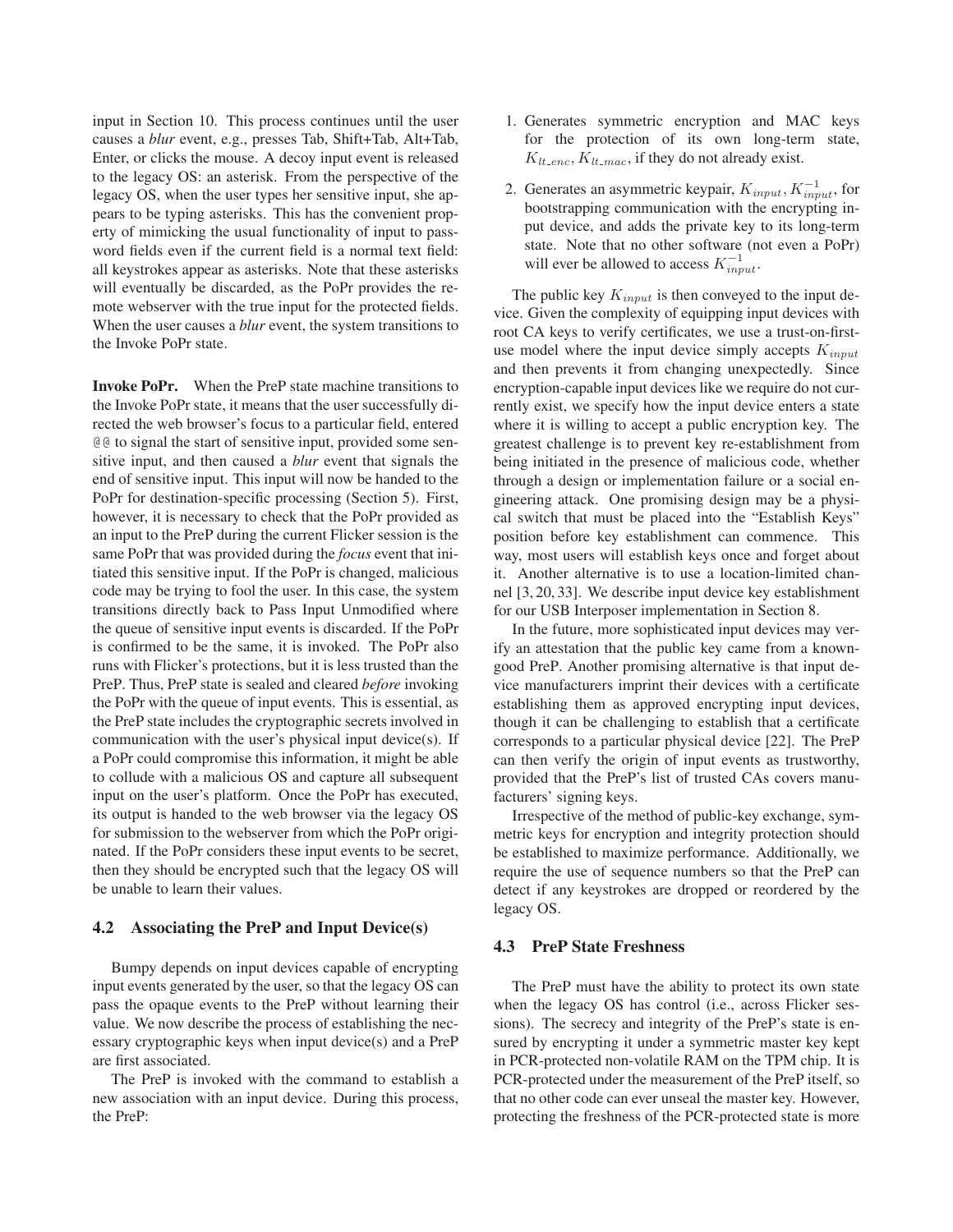challenging. The risk is a state roll-back or replay attack where, e.g., an attacker may try to keep the PreP in the Pass Input Unmodified (Figure 3) state by perpetually providing the same ciphertext of the PreP's state as an input to the PreP. The standard solution to this problem is to employ a secure counter or other versioning scheme that can track the latest version of the PreP's state. While the TPM does implement a monotonic counter [34], its specification dictates that the counter need only support incrementing every five seconds. This is clearly insufficient to keep up with perkeystroke events. Our solution is to leverage the sequence numbers associated with input events coming from the input devices (Section 8.2.3).

## **5 Input Post-Processing and Attestation**

We now detail the actions taken by the PoPr to Post-Process sensitive input events enqueued by the PreP (Step 6 in Figure 2). Then, we describe the attestation process employed to convince the remote webserver (which is the PoPr provider) that it is receiving inputs protected by Bumpy.

## **5.1 Post-Processing Sensitive Input**

The final destination for sensitive input protected by Bumpy is the webserver from which the current web page originated. In Section 4.1, we describe how the PoPr is invoked by the PreP when the user has completed entering sensitive input for a particular field. The PoPr is provided by the webserver hosting the current web page in the user's browser. The sensitive input is tagged with the name of the field that had focus when the input was entered, and this {*inputString, tag*} pair is what the PoPr receives. The PoPr can perform arbitrary, site-specific transformations on the sensitive input before handing the (potentially opaque) result to the web browser for transmission to the remote webserver when the page is submitted.

### **5.1.1 Example Forms of Post-Processing**

We consider two example forms of post-processing that we believe to be widely useful on the web today, though there may be many others. The first is encryption of user input such that only the webserver can process the raw input, and the second is destination-specific hashing (with the PwdHash algorithm [25]) so that, e.g., passwords cannot be reused at multiple websites.

**End-to-End Encryption.** Encrypting sensitive inputs for the webserver completely removes the *web browser and OS* from the TCB of the input path for the field accepting the sensitive input, though it requires the *webserver* to be Bumpy-aware. This capability is achieved on the user's system by embedding a webserver-generated public encryption key in the PoPr. The PreP will automatically check that the PoPr (and hence its encryption key) is certified by the webserver from which it originated.

Note that it may seem tempting to have the input device encrypt the user's input all the way to the remote webserver, removing the need for the PreP or PoPr. We prefer the flexibility afforded by the Flicker architecture to process input in a PoPr on the user's system in whatever way is appropriate for a given application or remote system. It is not the duty of the input device manufacturer to foresee all of these possible applications. Indeed, incorporating too much programmability into the input device itself is sure to make it a promising target for attack. Rather, the input device is tasked solely with getting keystrokes securely to the PreP, and websites concerned about the size of the input TCB can supply their own minimized PoPr.

**Destination-Specific Hashing with PwdHash.** A second form of post-processing – contained entirely within the user's system – is to perform a site-specific transformation of certain fields before they are released to the web browser for transmission to the webserver. For example, usernames or passwords can be hashed along with the webserver's domain name, thereby providing the user with additional protection when she employs the same username or password at multiple websites. The domain name is obtained from the webserver's SSL certificate, which is verified by the PreP before the PoPr begins executing. In Section 8, we describe our implementation of the PwdHash [10, 11, 25] algorithm within Bumpy.

#### **5.1.2 Activating a PoPr**

It is possible that malicious browser or OS code will intentionally load the wrong PoPr for the current site. If the PoPr is well-behaved (i.e., provided by a reputable webserver), then it is unlikely to expose the user's sensitive input. However, attackers may intentionally use a PoPr from a compromised server with a valid SSL certificate. In this case, our defense is the Trusted Monitor, as it will display the domain name and favicon $4$  of the website that has certified the current PoPr. It is the user's responsibility to see that the information on the Trusted Monitor corresponds to the web page that she is browsing. We explain the detailed operation of the Trusted Monitor, including the users' responsibilities, and how secure communication between the PreP and the Trusted Monitor is established, in Section 6.

<sup>4</sup>A *favicon* is an image associated with a particular website or web page, installed by the web designer. It is commonly displayed alongside the address bar and alongside a tab's title for browsers that support tabs.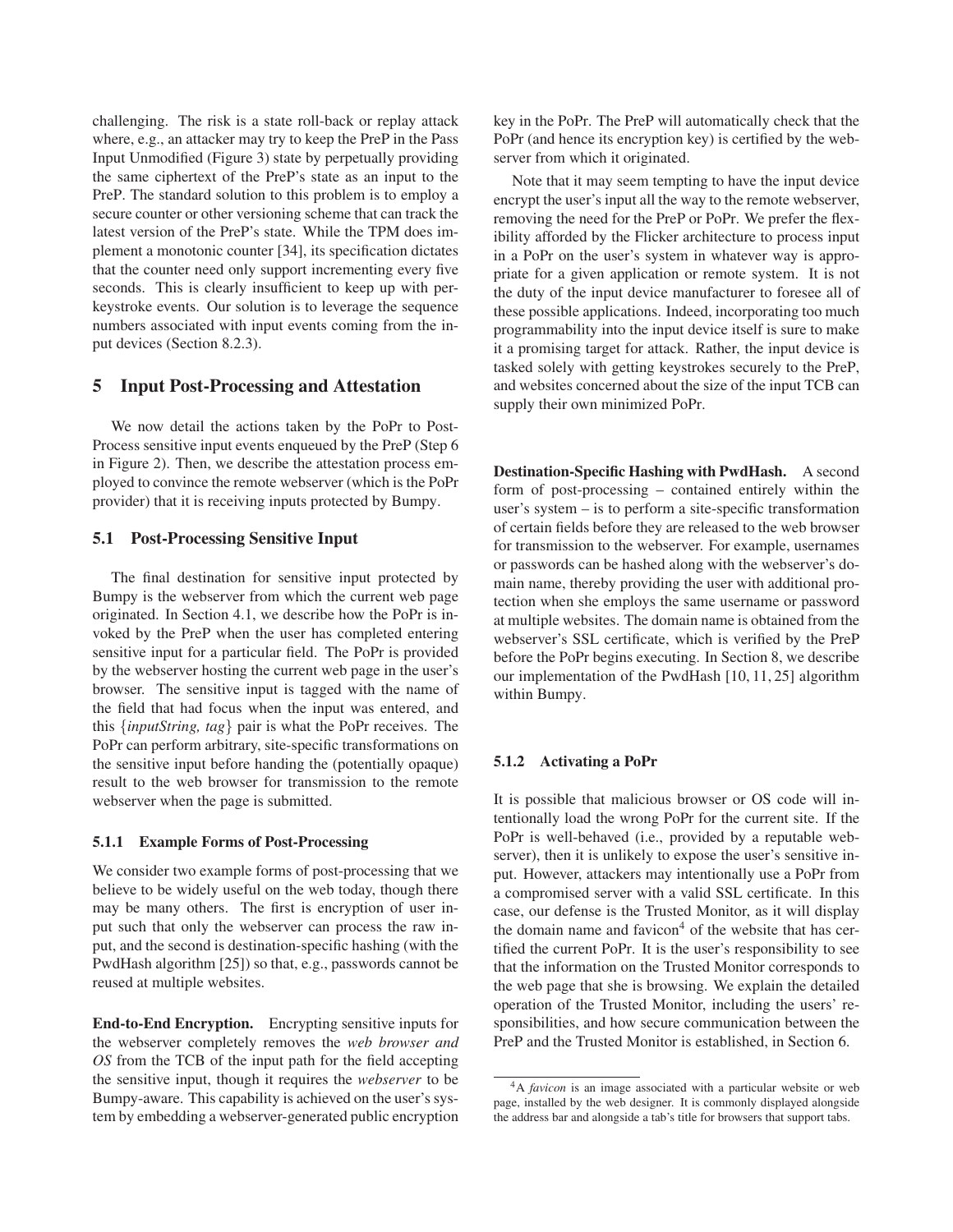### **5.2 Attestation and Verifying Input Protections**

Flicker enables the computer using Bumpy to attest to the PreP and PoPr that have run most recently. This attestation can be verified by a remote entity to ascertain whether the user's input received the intended protection. Though there are no technical limitations governing which device (or devices) perform the verification, we proceed from the perspective of the remote webserver as the verifier. Institutions such as banks employ professional administrators who are better suited than the average consumer to make trust decisions in response to which PreP and PoPr are in operation on the user's computer. For certain types of transactions (e.g., online banking), the webserver may be willing to expose more services to a user whose computer can provide this assurance that the user's input is being protected. However, the user still must behave responsibly.

If verification by the remote webserver succeeds, then the requested web page can be served normally. However, if verification fails, then the software state of the user's system cannot be trusted, and the webserver should prevent access to sensitive services. One option is to serve a web page with an explanation of the error, though there is no guarantee that the malicious (or unknown) software will display the error. We discuss an extension to create a trusted path between the Trusted Monitor and webserver for conveyance of such error notifications in Section 10.

#### **5.2.1 Establishing Platform Identity**

TPM-based remote attestation is used to convince the webserver that the user's input is protected with Bumpy. However, the remote webserver must first have a notion of the identity of the user's computer system. We use an Attestation Identity Key (AIK) generated by the TPM in the user's computer. Appendix A discusses known techniques for certifying an AIK, any of which can be applied to Bumpy. Here, Bumpy benefits from the property of the Flicker [18] system that causes attestations to cover *only* the PreP and PoPr code that was executed, and no other software at all.

#### **5.2.2 The Attestation Protocol**

Here, we describe the protocol between a user's system with Bumpy and a Bumpy-aware webserver when they connect for the first time. As an example, we consider a user who is trying to login to a webserver's SSL-protected login page. The user's browser sends a normal HTTPS request for the login page.

In response, the webserver participates in an SSL connection and delivers the login page. Embedded within the page (e.g., in a hidden input element) are several Bumpyspecific pieces of information, which must be signed by the webserver's private SSL key:

- *nonce*  $A$  nonce to provide replay protection for the ensuing attestation.
- $hash$  The cryptographic hash of the PoPr. The PoPr itself can be obtained with another HTTP request and verified to match this hash.
- $favicon$  The favicon corresponding to the webserver.
- $Cert_{ws\_enc} A$  public encryption key signed by the webserver's private SSL key.

A well-behaved browser then passes the newly received PoPr, embedded information, and the webserver's public SSL certificate to the untrusted code module that manages the invocation of Flicker sessions with the PreP. During subsequent Flicker sessions, these data are provided as input to the PreP. The PreP verifies the webserver's SSL certificate using its own list of trusted CAs, and verifies that the other input parameters are properly signed.

If all verifications succeed, an output message is prepared for the webserver. This message requires the generation of an asymmetric keypair within the PoPr that will serve to authenticate future encrypted strings of completed input as having originated within this PoPr. This key is generated and its private component is protected in accordance with the Flicker external communication protocol [19]. Only this PoPr will ever be able to access the private key.

When key generation completes, the newly generated public signing key  $(K_{PoPr\_sig})$  is extended into a TPM Platform Configuration Register (PCR) and output from the PoPr. Untrusted code running on the legacy OS then passes this key back to the web browser, along with the user's system's public identity (e.g., an Attestation Identity Key, or the set of Endorsement Key, Platform, and Conformance Credentials) and a TPM attestation covering the relevant PCRs. These tasks can be left to untrusted code because the properties of the PCRs in the TPM chip prevent untrusted code from undetectably tampering with their values.

In steady-state, the PoPr will encrypt user input using the public key in the webserver-provided  $Cert_{ws\text{-}enc}$ , and sign it with  $K_{PoPr\_sig}^{-1}$  to authenticate that it came from the PoPr running on the user's computer. There is no need to perform an attestation during future communication between this PoPr and webserver.

#### **5.2.3 Processing Attestation Results**

Remote entities need to have knowledge that a set of attested measurements represents a PreP and PoPr that keep the user's input and PreP state safe (encrypted when untrusted code runs, which may include Flicker sessions with other, distrusted PALs). Prominent institutions (e.g., banks) may develop and provide their own PoPrs for protecting user input to their websites. In these cases, the institution's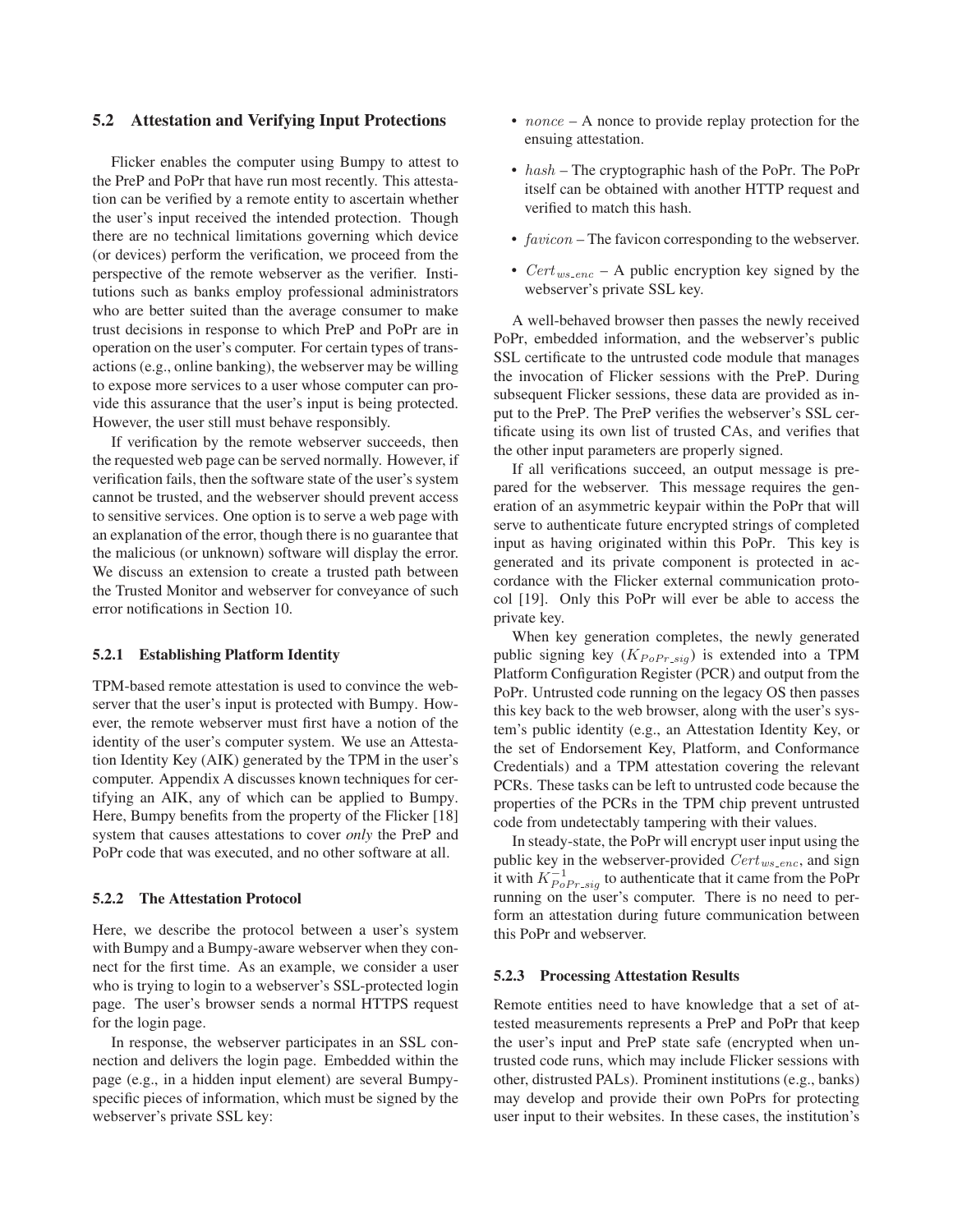webserver can easily be configured with the expected PoPr measurements, since it provided the PoPr in the first place. If one PoPr proves to be sufficient for a wide variety of websites, then its measurement may become a standard which can be widely deployed.

The webserver must also have knowledge of existing PrePs in order to make a trust decision based on the attestation result. We expect the number of PrePs to be reasonably small in practice, as most input devices adhere to a well-known (and simple) protocol.

## **6 The Trusted Monitor**

Bumpy's input protections by themselves are of limited value unless the user can ascertain whether the protections are active when she enters sensitive data. The primary usability criticism [7] of PwdHash [25] is that it provides insufficient feedback to the user as to the state of input protections. Thus, it is of utmost importance that the user is aware of the transition between protected and unprotected input. With Bumpy, the Trusted Monitor serves as a trusted output device that provides feedback to the user concerning the state of input protections on her computer.

### **6.1 Feedback for the User**

When input protections are active, the Trusted Monitor displays the final destination (e.g., website) whose PoPr will receive her next sensitive input. We represent this using the domain name and favicon of the currently active PoPr, as reported by the PreP. When input protections are disabled, the Trusted Monitor displays a warning that input is unprotected and that users should use @@ to initiate sensitive input. Figure 4 shows screenshots from our implementation. In addition to changing the information on its display, the Trusted Monitor uses distinctive beeps to signal when protections become enabled or disabled.

The Trusted Monitor works in concert with the properties of the PreP's Second @ and Enqueue Input states (Figure 3): when in these states, the PoPr is *locked in* and cannot change until after the sensitive input to a single field is processed by this PoPr (in the Invoke PoPr state). As such, the PoPr represented by the domain name and favicon that are displayed by the Trusted Monitor will remain the active PoPr until input to the current field is complete. Thus, there is no need for the user to worry about a malicious PoPr change in the middle of a string of sensitive input. However, the user must be diligent between fields. She must ensure that the Trusted Monitor responds to each unique @@ sequence that she types (i.e., that the Trusted Monitor beeps and shows that protection is enabled) before proceeding to input her sensitive data. This is because the untrusted OS may affect the delivery of encrypted keystrokes to the PreP and PreP messages to the Trusted Monitor.

The risk is that malicious code may try to confuse the user such that she misinterprets the Trusted Monitor's display for one input field as indicating that her input is secure for additional input fields. One such attack works as follows. Malcode allows keystrokes and Trusted Monitor updates to proceed normally until the user begins typing sensitive input for one input field on a web page. The Trusted Monitor beeps and updates its display to indicate that protections are active. At this point, the malcode begins to suppress Trusted Monitor updates, but the Trusted Monitor cannot immediately distinguish between suppressed updates and a distracted user who has turned away from her computer. A user who finishes typing this secret and then transitions to another input field and proceeds to enter another secret — even after entering @@ and glancing at the Trusted Monitor, but without waiting for confirmation of the receipt of the new @@ by the PreP— renders the second secret vulnerable to disclosure. To expose this secret, the malicious OS plays the user's encrypted inputs to the PreP after the user is finished typing the second secret, but provides a malicious PoPr to the PreP when transitioning to the Focused and Invoke PoPr states for the second input. That is, the user provided the second secret presuming it was protected in the same way as the first, but since she did not confirm that the second @@ was received by the PreP before she typed the second secret, it is vulnerable to disclosure to a malicious PoPr.

To help users avoid such pitfalls, it may be desirable for the Trusted Monitor to emit an audible "tick" per sensitive keystroke received by the PreP, in addition to the preceding beep when the @@ is received. This way, the absence of ticks might be another warning to the user.

### **6.2 Protocol Details**

To facilitate the exchange of information regarding the active PoPr, a cryptographic association is needed between the PreP and the Trusted Monitor. To establish this association, the Trusted Monitor engages in a one-time initialization protocol with the PreP, whereby cryptographic keys are established for secure (authentic) communication between the PreP and the Trusted Monitor. The protocol is quite similar to that used between the PreP and input device(s) in Section 4.2.

The initialization process for PreP-to-Trusted Monitor communication is an infrequent event (i.e., only when the user gets a new Trusted Monitor or input device). Thus, a trust-on-first-use approach is reasonable, where the Trusted Monitor simply accepts the public key claimed for the PreP. Any of a range of more secure (but more manual or more infrastructure-dependent) approaches can be employed, including ones that allow the Trusted Monitor to validate an attestation from the TPM on the user's computer as to the correct operation of the PreP and to the value of its pub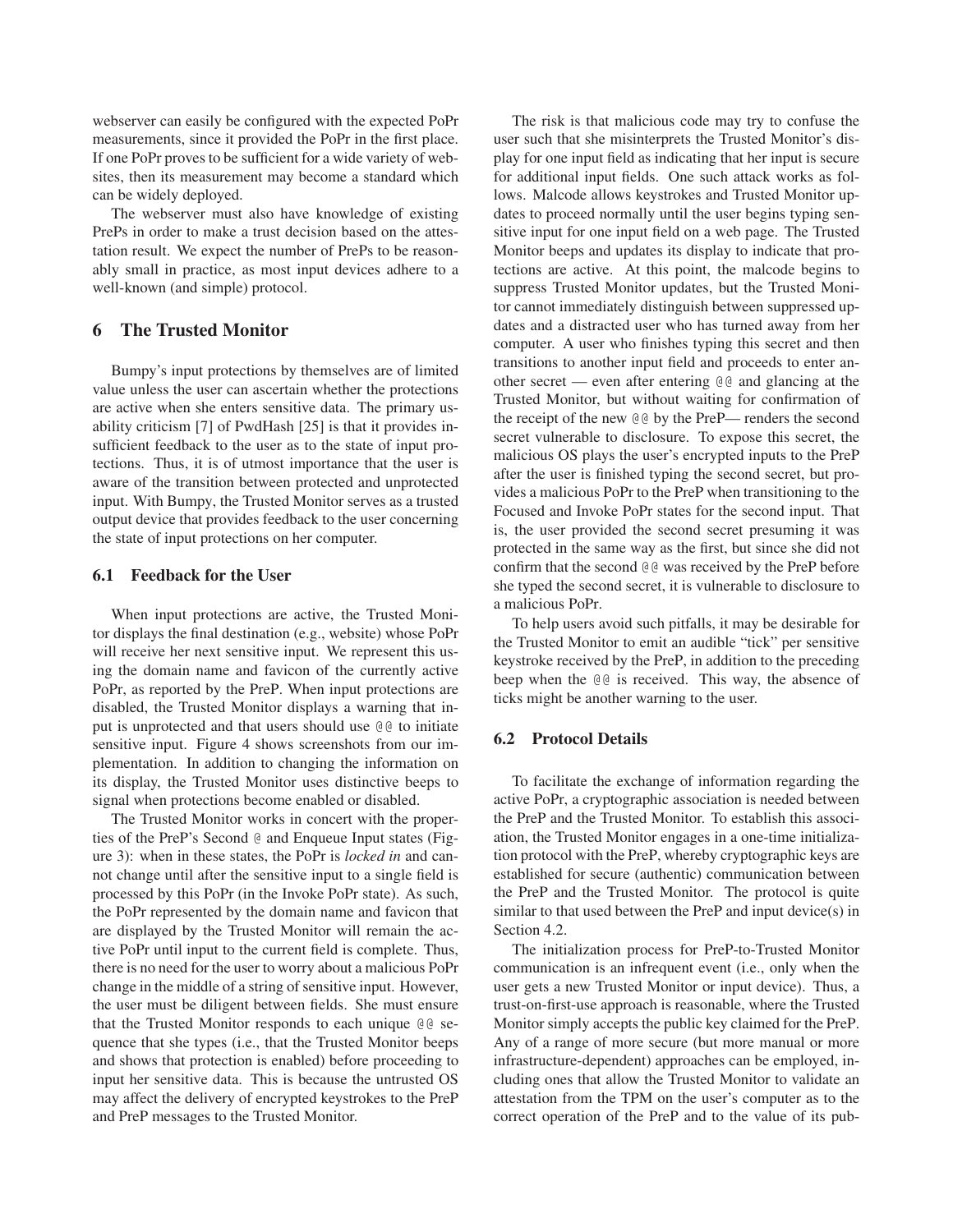lic key (a capability offered by Flicker [18]). The PreP can save its private key in PCR-protected storage on the user's computer, and so will be available only to this PreP in the future (as in Section 4).

The Trusted Monitor need not be a very complex device. Its responsibilities are to receive notifications from the user's computer via wired or wireless communication, and to authenticate and display those notifications. While our implementation employs a smartphone for a Trusted Monitor (Section 8), this is far more capable than is necessary (and more capable than we would recommend).

With a smartphone serving as the Trusted Monitor, there is no reason why the user's Trusted Monitor cannot perform the full gamut of verification tasks we have described as being in the webserver's purview. In fact, technically savvy and privacy-conscious users may prefer this model of operation, and it becomes significantly easier to adopt if a small number of PrePs and PoPrs become standardized across many websites. These users can learn that their input is being handled by precisely the PreP and PoPr that they have configured for their system, and that opaque thirdparty code is never invoked with their input.

## **7 Security Analysis**

We discuss Bumpy's TCB, the implications of a compromised web browser, phishing attacks, and usability.

## **7.1 Trusted Computing Base**

One of the primary strengths of Bumpy is the reduction in the TCB to which input is exposed on the user's computer. Always in the TCB are the encrypting input device and the PreP that decrypts and processes the encrypted input events on the user's computer. The PoPr associated with each website is also in the TCB for the user's interaction with that website, but the PreP isolates each PoPr from both the PreP's sensitive state and the OS (thereby preventing a malicious PoPr from harming a well-behaved OS). The encrypting input device is a dedicated, special-purpose hardware device, and the PreP is a dedicated, special-purpose software module that executes with Flicker's isolation [18]. A compromise of either of these components is fatal for Bumpy, but their small size dramatically reduces their attack surface with respect to alternatives available today, and may make them amenable to formal verification. The PoPr may be specific to the destination website, and may be considered a local extension of the remote server. It does not make sense to send protected input to a remote server that the user is unwilling to trust. Additionally, the PoPr's functionality is well-defined, leading to small code size.

Also in the TCB is the Trusted Monitor that displays authenticated status updates from the PreP, i.e., the domain name and favicon for the active PoPr. The Trusted Monitor

never handles the user's sensitive input, so compromising it alone is insufficient to obtain the user's input. However, if the Trusted Monitor indicates that all is well when in fact it is not, then a phishing attack may be possible (Section 7.3).

## **7.2 Compromised Browser**

If the user's browser or OS is compromised, then malicious code can invoke the PreP with input of its choosing. Bumpy can still keep the user's sensitive input safe provided that she adheres to the convention of starting sensitive input with @@ and pays attention to the security indicator on her Trusted Monitor.

The cryptographic tunnel between the input device and PreP prevents malicious code from directly reading any keystrokes, and prevents the malicious code from injecting spurious keystrokes. Thus, a compromised browser's options are restricted to providing spurious inputs to the PreP, including SSL certificates, PoPrs, and browser *focus* events. None of these are sufficient to violate the security properties of Bumpy, but they can put the user's diligence in referring to the Trusted Monitor to the test.

**Malicious SSL Certificates.** The PreP is equipped with a list of trusted certificate authorities (CAs). Any SSL certificate that cannot be verified is rejected, causing sensitive keystrokes to be dropped. Thus, an attacker's best option is to compromise an existing site's SSL certificate (thereby reducing the incentive to attack the user's computer), or to employ a phishing attack by registering a similar domain name to that which the user expects (e.g., hotmai1.com, instead of hotmail.com) and using an identical favicon.

**Malicious PoPr.** The PreP will not accept a PoPr unless it can be verified with the current SSL certificate, thereby reducing this attack to an attack on the SSL certificate (as described in the previous paragraph) or webserver.

**Malicious Browser Focus Events.** A malicious browser may generate spurious or modified *focus* events in an attempt to confuse the PreP with respect to which field is currently active. However, regardless of which field is active, the user controls whether the current input events are considered sensitive. When they are sensitive, input to a field is always encrypted and tagged with the field's name before being released to the PoPr. A malicious *focus* event may only cause ciphertext to be tagged with the wrong field name, thereby impacting availability. However, we already consider an adversary which controls the OS on the user's computer, and is thus already in total control of availability.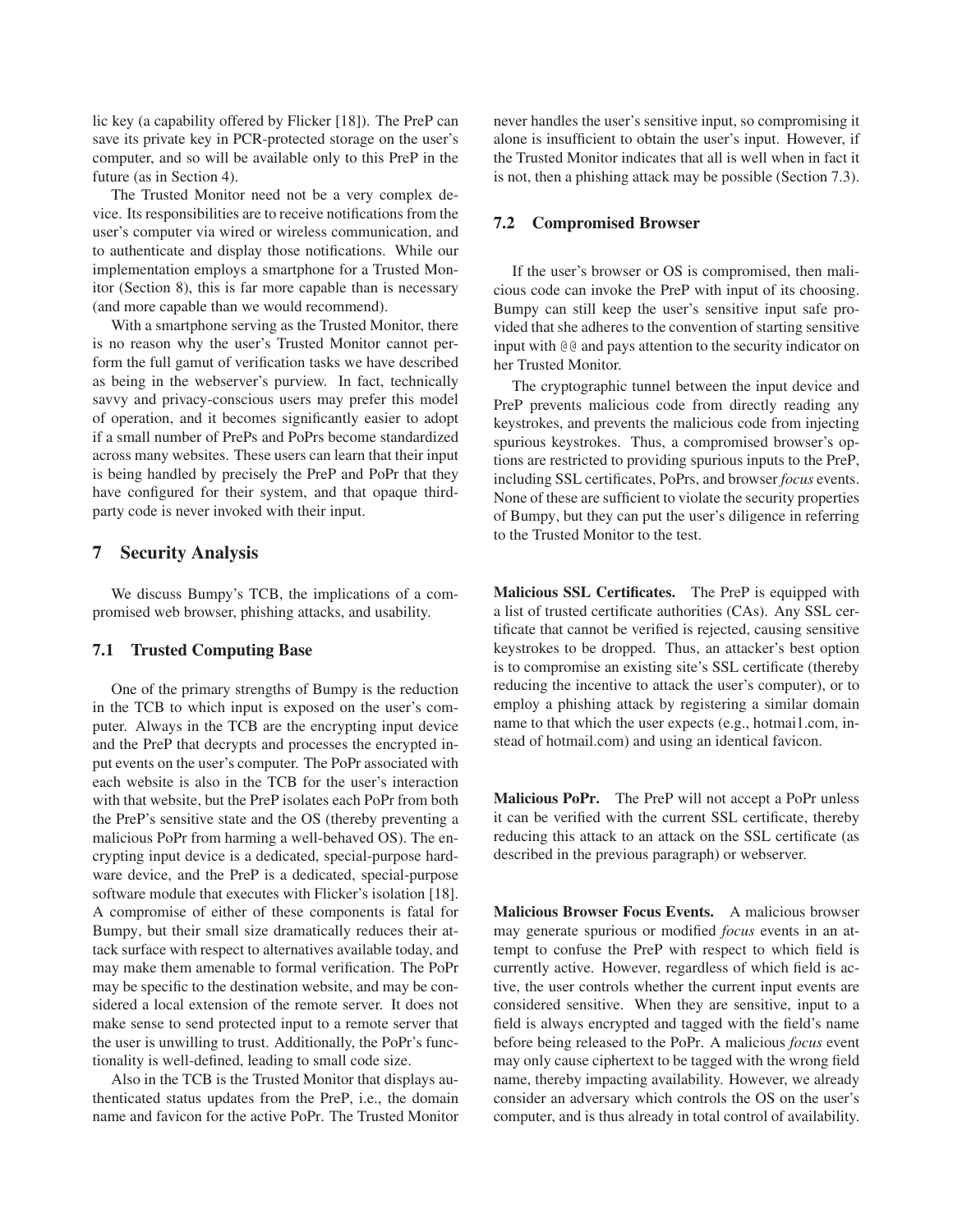## **7.3 Phishing**

If a user is fooled by a phishing attack (e.g., she confuses similar-looking domains), she may be using Bumpy's protections to enter her sensitive data directly into a phishing website. Defeating phishing attacks is not our focus here, though Bumpy should be compatible with a wide range of phishing defenses [14]. As a simple measure, Bumpy provides an indicator on the Trusted Monitor that includes the domain name and favicon of the current website. Though we have not solved some of the intrinsic problems with certificate authorities and SSL, the PreP can enforce policies such as: only PoPrs from white-listed webservers are eligible to receive a user's input; PoPrs from blacklisted webservers can never receive a user's input; and self-signed certificates are never acceptable. These policies are enforceable in the PreP, and require the user to have a Trusted Monitor only to provide feedback to improve usability.

With a PoPr implementing PwdHash, only the hashed password is returned to the web browser. If a user is fooled into entering her password into a phishing site with a different domain name, the phishing site captures only a hash of the user's password, and must successfully perform an offline dictionary attack before any useful information is obtained about the user's password at other sites. Additionally, in the case where a user ignores the indicator but has established the habit of starting her password with @@, hashing of the user's password can restrict the impact of the user's being phished on one website to that website alone. With a compromised OS, malware on the user's system can observe the hashed password when it is released to the web browser, but this password is only valid at a single website.

#### **7.4 Usability**

**Confusion.** If users do not understand the Bumpy system, or their mental model of the system is inaccurate, then they may be fooled by a malicious web page. For example, a prompt such as the following may trick the user into believing that there is no need to prefix her password with @@ on the current web page:

Input your password: @@

The user may also become confused if she makes a typographical error entering @@, and tries to use backspace to correct it. Bumpy will not offer protections in this case, until the user changes to another input field and then comes back to the current field (i.e., causes a *blur* event and then a new *focus* event). The Trusted Monitor does indicate that protections are disabled, but it may not be obvious to the user why this is the case. We discuss editable sensitive input in Section 10.1.

Only a formal user study can ascertain the level of risk associated with this kind of attack, which we plan to pursue in future work.

**Extra Mouse Clicks.** When a user clicks in an input field, a *focus* event is generated for the field and conveyed to the PreP. The user's next mouse click is interpreted by the PreP as a *blur* event for the current input field, disabling input protection. An attack may be possible if the user clicks the mouse in an input field after already typing part of her input into the field. This click could be interpreted as a *blur* event, and cause the rest of the user's keystrokes to be sent unencrypted. This may arise when, e.g., the user forgot her credit card number after entering the first few digits from memory, and needs to go lookup the remainder. The Trusted Monitor will beep and update its display to indicate that input protections are disabled when this *blur* event happens, but this may be a source of user confusion.

### **8 Implementation**

Our implementation of Bumpy supports verification by the remote webserver with a smartphone as Trusted Monitor to provide feedback to the user. We implement two PoPrs: one encrypts sensitive input as-is for transmission to a Bumpy-aware webserver, and the other hashes passwords with the PwdHash algorithm [25] for transmission to an unmodified webserver.

We have been unable to find any commercially available keyboards or mice that enable programmable encrypted communication. However, myriad wireless keyboards do implement encrypted communication with their host adapter (e.g., encrypted Bluetooth packets are decrypted in the Bluetooth adapter's firmware, and not in software). Thus, the problem is not technical, but rather a reflection of the market's condition. Indeed, Microsoft's NGSCB was originally architected to depend on USB keyboards capable of encryption [8,23]. In our system, we have developed a USB Interposer using a low-power system-ona-chip. Our USB Interposer supports a USB keyboard and mouse and manages encryption for use with Bumpy.

We have implemented Bumpy using an HP dc5750 with an AMD Athlon64 X2 at 2.2 GHz and a Broadcom v1.2 TPM as the user's computer, with a USB-powered BeagleBoard [4] containing a 600 MHz ARM CPU running embedded Linux serving as the USB Interposer. We use a Nokia E51 smartphone running Symbian OS v9.2 as the Trusted Monitor. Our USB Interposer supports encryption of all keyboard events, and mouse click events. Mouse movement events (i.e., X and Y delta information) are not encrypted, since only mouse clicks trigger *blur* events in the web browser GUI.

#### **8.1 Bumpy Components**

Our implementation includes the PreP and two PoPrs that run with Flicker's protections on the user's computer, the USB Interposer (BeagleBoard), the Trusted Monitor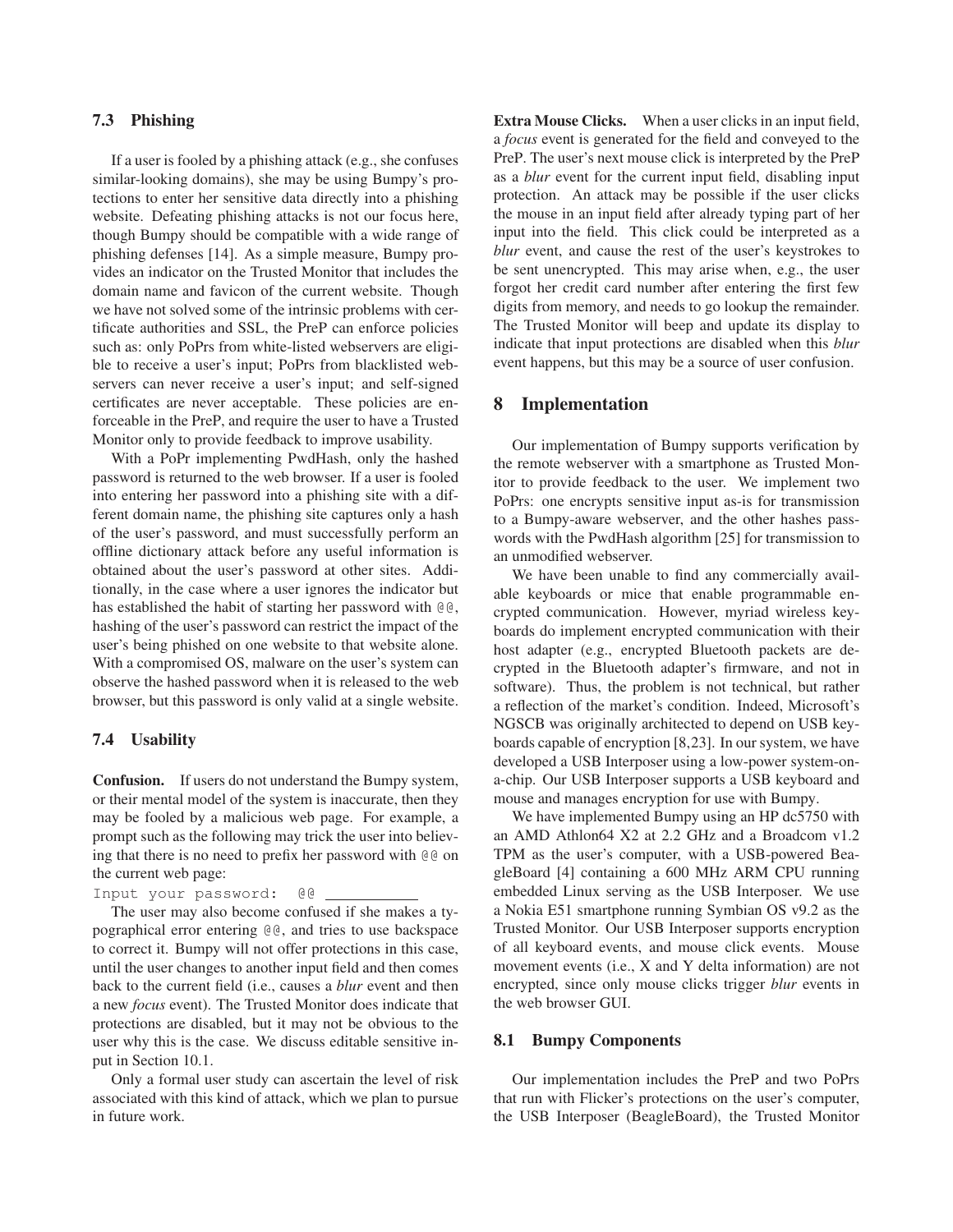running on a smartphone, and an untrusted web browser extension and Perl script. We begin by describing the components that are in Bumpy's TCB, and then treat the additional untrusted components that are required for availability (which we are forced to surrender since we consider the OS as untrusted).

**PreP and PoPrs.** We implemented the PreP as a Piece of Application Logic that runs with the protection of the Flicker system [18] and (1) receives encrypted keystroke events from the encrypting input device (i.e., the USB Interposer), (2) invokes one of our PoPrs to process the encrypted keystrokes for the webserver, either by reencrypting them or performing the PwdHash [25] operation on passwords, and (3) sends encrypted messages to the Trusted Monitor that provide the favicon and domain of the active web page and PoPr. In our implementation, the PreP and both PoPrs are all part of the same PAL that runs using Flicker. An input parameter controls which PoPr is active.

**USB Interposer.** Our USB Interposer is built using a BeagleBoard featuring an OMAP3530 processor implementing the ARM Cortex-A8 instruction set [4], and a Prolific PL-25A1 USB-to-USB bridge [24]. We currently run embedded Debian Linux to benefit from the Linux kernel's mature support for both USB host and client operation. While this adds considerable code-size to our TCB, the interposer executes in relative isolation with a very specific purpose. We implement a small Linux application that receives all keyboard and mouse events (using the kernel's evdev interface), and encrypts all keyboard and mouse click events, letting mouse movement information pass in the clear. We describe the cryptographic protocol details in Section 8.2.



SunTrust bank.

**Figure 4. Screenshots of the Trusted Monitor.**

**Trusted Monitor.** We implemented a Symbian C++ application that runs on the Nokia E51 smartphone and serves as the Trusted Monitor. The Trusted Monitor updates its display in response to authenticated messages from the PreP, as described in Section 6. Figure 4 shows screen shots of the Trusted Monitor in action. When a session is active between the Trusted Monitor and PreP, the Trusted Monitor displays the domain name and favicon of the active web page's PoPr. It also displays a green keyboard (Figure 4(a)) as a unified indicator that protections are enabled. When input protections are disabled, it displays a warning message that input is unprotected and that @@ should be used for sensitive input (Figure 4(b)). The Trusted Monitor uses distinctive beeps whenever input protections transition between enabled and disabled.

Note that after the initial configuration of the Trusted Monitor and PreP (Section 8.2), no further configuration is necessary during subsequent input sessions. The long-term symmetric keys encrypted under the master key that is kept in PCR-protected TPM NV-RAM will only be accessible to the correct PreP. Thus, only the PreP will be able to send authentic messages to the Trusted Monitor.

**Untrusted Components.** We developed an untrusted Firefox *Browser Extension* that communicates a web page's SSL certificate and embedded PoPr, and all *focus* events to the PreP. An untrusted Perl script facilitates communication between all components, manages the invocation of Flicker sessions, injects decrypted keystrokes into the OS using the Linux kernel's Uinput driver, and provides TPM *Quotes* in response to attestation requests. Note that the Flicker architecture provides the property that the code requesting the attestation from the TPM chip need not be trusted [18]. To convey encrypted data from the PreP to the USB Interposer, Trusted Monitor, or browser extension, the PreP must exit and release the ciphertext to the Perl script.

### **8.2 Secure Communication with the PreP**

Both the USB Interposer and the Trusted Monitor require the ability to exchange secret, integrity-protected messages with the PreP. We implement the Flicker external communication protocol for both, with a trust-on-first-use model for accepting the respective public keys created in the PreP. Neither the USB Interposer nor the Trusted Monitor is pre-configured with knowledge of the identity of the TPM in the user's computer or the identity of the PreP installed on the user's computer.

We program a dedicated button on the USB Interposer to bootstrap association with a PreP, whereas the Trusted Monitor exposes a menu option to the user to connect to her computer to perform the initial configuration. The USB Interposer communicates with the user's computer via USB, and we use the AT&T 3G cellular network or WiFi to con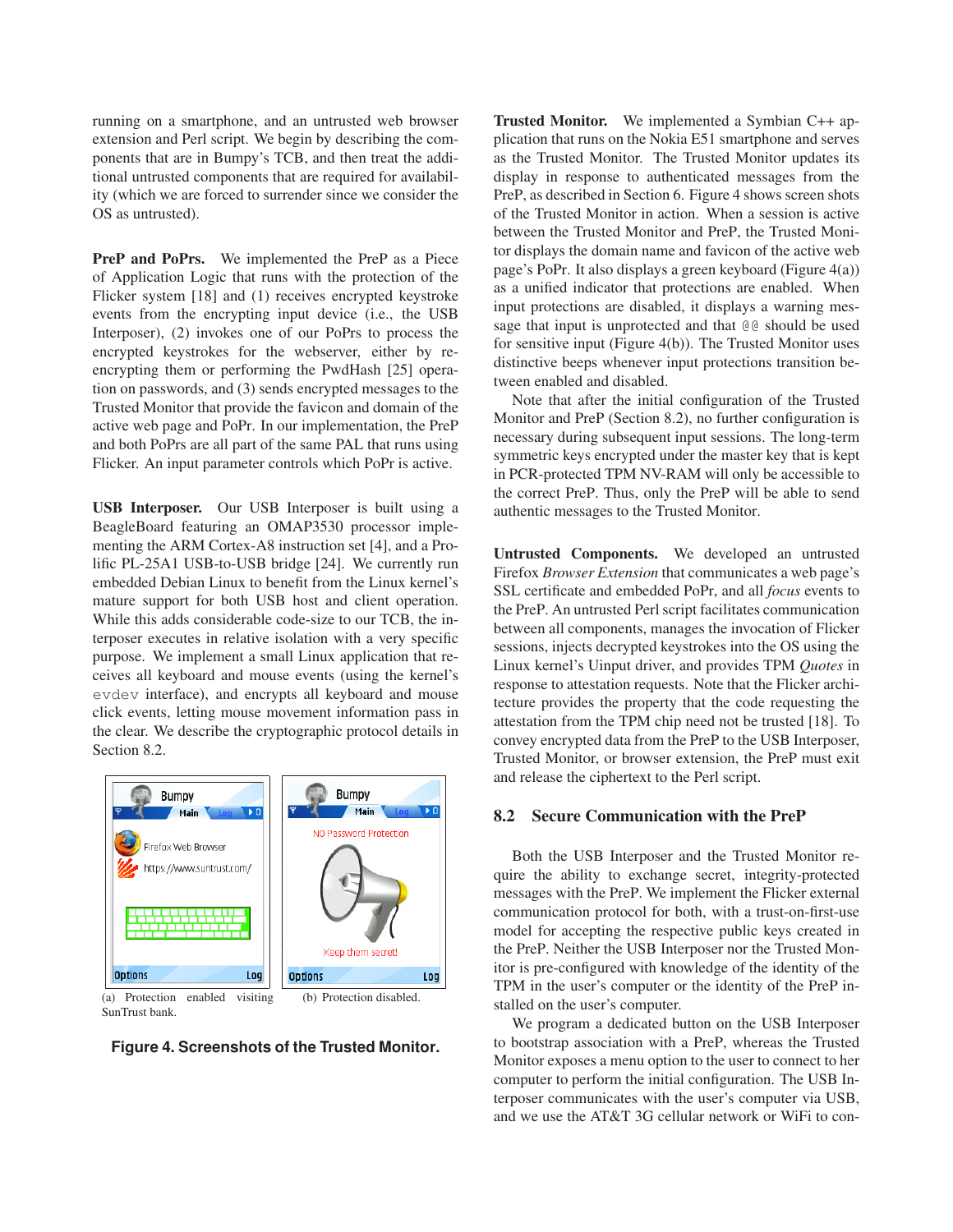nect the Trusted Monitor to the user's computer using a standard TCP/IP connection. An untrusted Perl script running on the user's computer handles reception of these messages and invokes Flicker sessions with the PreP so that the messages can be processed.

Both the USB Interposer and Trusted Monitor send a request to initiate an association with the PreP, passing in the command to bootstrap Flicker's external communication protocol [19], as well as a nonce for the subsequent attestation. The PreP then uses TPM-provided randomness to generate a 1024-bit RSA keypair. In accordance with Flicker's external communication protocol, the PreP extends PCR 17 with the measurement of its newly generated public key. The public key is then output from the PreP to be sent to the Trusted Monitor, and PCR 17 is *capped* (extended with a random value) to indicate the end of the Flicker session. At this point, PCR 17 on the user's computer contains an immutable record of the PreP executed and public key generated during execution.

#### **8.2.1 PreP Authentication**

Our use of a trust-on-first-use model to accept the PreP's public key dictates that no further verification of the exchanged keys is necessary. However, rigorous security goals may require the USB Interposer or Trusted Monitor to verify that the user's computer is running an approved PreP. In our current prototype, the USB Interposer and Trusted Monitor request a TPM attestation from the user's computer to ascertain the machine's public *Attestation Identity Key* (AIK) that it uses to sign attestations (TPM *Quotes* [34]), and the measurement (SHA-1 hash) of the PreP that will process input events. On subsequent connections, any change in the AIK or PreP measurement is an error. This way, it is readily extensible to allow application vendors to distribute signed lists of expected measurements, to leverage a PKI, or to a community-driven system similar in spirit to that of Wendlandt et al. (*Perspectives* [35]), and thus enable the USB Interposer and Trusted Monitor to validate the identity of the PreP themselves.

The USB Interposer and Trusted Monitor include a nonce with their initial connection requests, and expect a response that includes a TPM Quote over the nonce and PCR 17. The measurements extended into PCR 17<sup>5</sup> are expected to be the measurement of the PreP itself, the command to bootstrap external communication (ExtCommCmd), and the measurement of the public RSA key produced by the PreP:

 $PCR17 \leftarrow$  SHA1(SHA1(SHA1(0<sup>160</sup>||SHA1(PreP)) ||SHA1(ExtCommCmd))||SHA1(PubKey)).

The USB Interposer and Trusted Monitor perform the same hash operations themselves using the measurement of the PreP, value of ExtCommCmd, and hash of the received public key. They then verify that the resulting hash matches the value of PCR 17 included in the TPM Quote.

#### **8.2.2 Symmetric Key Generation for Communication with the PreP**

We bootstrap secret and integrity-protected communication between the PreP and the USB Interposer or Trusted Monitor using the PreP's relevant public key to establish a shared master key  $K_{M1}$ . Separate symmetric encryption and MAC keys are derived for each direction of communication. We use AES with 128-bit keys in cipher-block chaining mode (AES-CBC) and HMAC-SHA-1 to protect the secrecy and integrity of all subsequent communication between the Trusted Monitor and the PreP. These keys form a part of the long-term state maintained by both endpoints.  $K_{aes1} \leftarrow$  HMAC-SHA1( $K_{M1}$ , 'aes128.1')<sup>128</sup>  $K_{hmac1} \leftarrow$  HMAC-SHA1( $K_{M1}$ , 'hmac-sha1.1')  $K_{aes2} \leftarrow$  HMAC-SHA1( $K_{M1}$ , 'aes128.2')<sup>128</sup>  $K_{hmac2} \leftarrow$  HMAC-SHA1( $K_{M1}$ , 'hmac-sha1.2')

### **8.2.3 Long-Term State Protection**

The PreP must protect its state from the untrusted legacy OS while Flicker is not active. To facilitate this, the PreP generates a 20-byte master key  $K_{M2}$  using TPM-provided randomness. This master key is kept in PCR-protected non-volatile RAM (NV-RAM) on the TPM chip itself. We choose TPM NV-RAM instead of TPM Sealed Storage because of a significant performance advantage. The PCR 17 value required for access to the master key is that which is populated by the execution of the PreP using Flicker:  $PCR17 \leftarrow$  SHA1( $0^{160}$ ||SHA1(PreP)).

Flicker ensures that no code other than the precise PreP that created the master key will be able to access it [19]. Our PreP uses AES-CBC and HMAC-SHA-1 to protect the secrecy and integrity of the PreP's state while the (untrusted) legacy OS runs and stores the ciphertext. The necessary keys are derived as follows:

 $K_{aes} \leftarrow \texttt{HMAC-SHA1}\left(K_{M2}\right.\text{ }^\text{'}\texttt{aes128'}\left.\right)^{128},$  $K_{hmac} \leftarrow \text{HMAC-SHA1}(K_{M2}, \text{'hmac-shal'}).$ 

This is sufficient to detect malicious changes to the saved state and to protect the state's secrecy. However, a counter is still needed to protect the freshness of the state and prevent roll-back or replay attacks. The TPM does include a monotonic counter facility [34], but it is only required to support updating once every five seconds. This is insufficient to keep up with user input. Instead, we leverage the sequence numbers used to order encrypted input events coming from the USB Interposer. The PreP is constructed such that a sequence number error causes the PreP to fall back to a challenge-response protocol with the USB Interposer, where the PreP ensures that it is receiving fresh events from the USB Interposer and reinitializes its sequence numbers.

<sup>5</sup>This example is specific to an AMD system. The measurements extended by Intel systems are similar.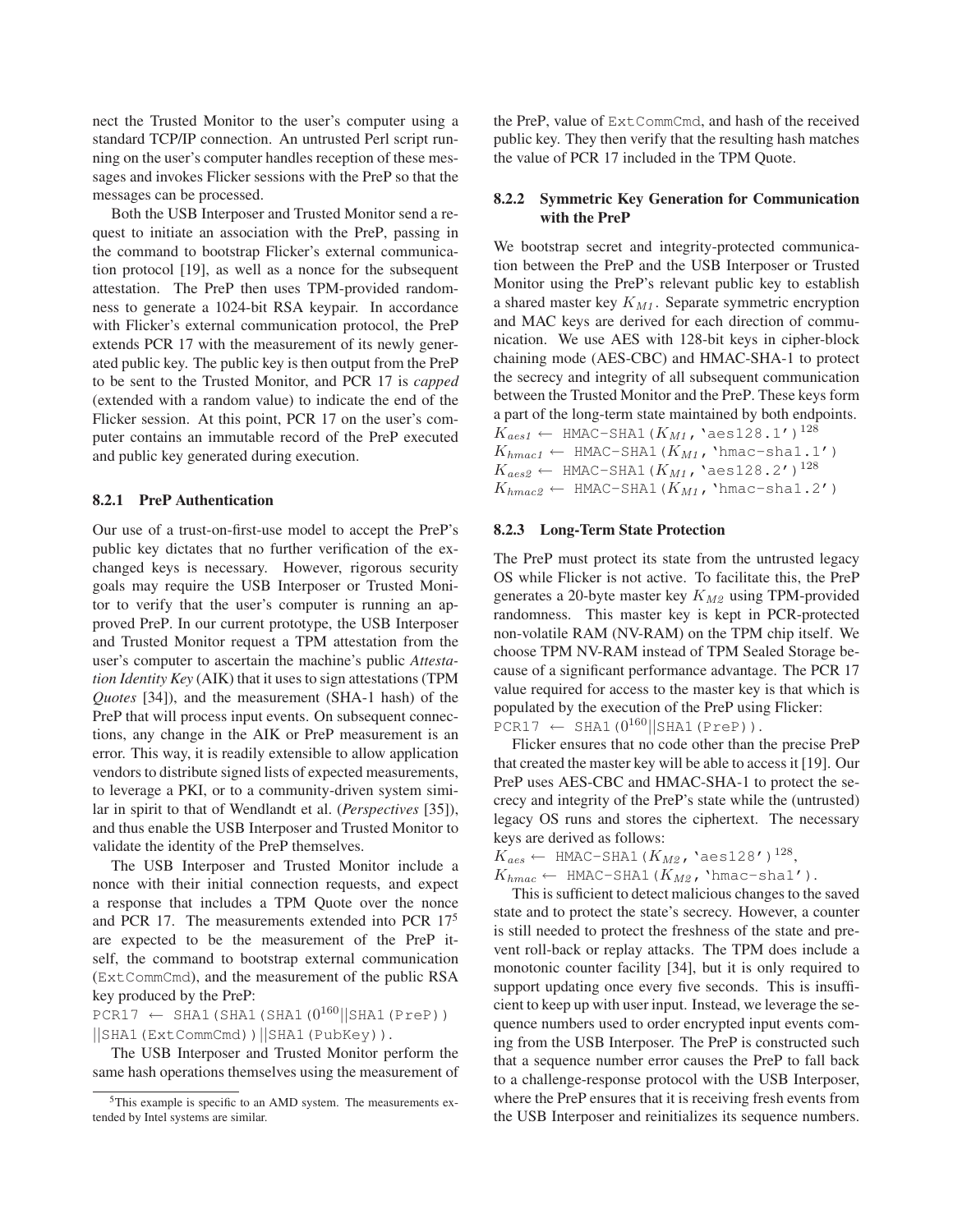Any sensitive input events that have been enqueued when a sequence number error takes place are discarded. Note that this should only happen when the system is under attack.

The USB Interposer and Trusted Monitor run on devices with ample non-volatile storage available.

#### **8.3 The Life of a Keystroke**

Here, we detail the path taken by keystrokes for a single sensitive web form field. It may be useful to refer back to Figures 2 and 3. At this point, symmetric cryptographic keys are established for bidirectional, secret, authenticated PreP-USB Interposer and PreP-Trusted Monitor communication. We now detail the process that handles keystroke events as the user provides input to a web page.

The user begins by directing focus to the relevant field, e.g., via a click of the mouse. On a well-behaved system, our browser extension initiates a Flicker session with the PreP, providing the name of the field, and the webserver's SSL certificate, PoPr (which includes the encryption key certificate  $Cert_{ws\_enc}$ , nonce, and favicon as arguments. The PreP verifies the SSL certificate using its CA list and verifies that the PoPr, nonce, and favicon are signed by the same SSL certificate. The user then types  $@@$  to indicate that the following input should be regarded as sensitive. The user's keystrokes travel from the keyboard to the USB Interposer, where they are encrypted for the PreP, and transmitted to the Perl script on the user's computer (Steps 1–3 in Figure 2). The script then initiates other Flicker sessions with the PreP, this time providing the encrypted keystrokes as input (Step 4 in Figure 2). The PreP decrypts these keystrokes and recognizes @@ (Figure 3) as the sequence to indicate the start of sensitive input. The PreP outputs the @ characters in plaintext and prepares a message for the Trusted Monitor to indicate the domain name and favicon of the current website and PoPr. The Trusted Monitor receives this message, beeps, and updates its display with the domain name and favicon.

Subsequent keystrokes are added to a buffer maintained as part of the PreP's long-term state. Dummy keystrokes (asterisks) are output for delivery to the legacy operating system (Step 5 in Figure 2) using the Uinput facility of the Linux kernel (which is also used when cleartext mouse and keyboard input events need to be injected). This enables the browser to maintain the same operational semantics and avoid unnecessary user confusion (e.g., by fewer asterisks appearing than characters that she has typed).

In the common case (after the long-term cryptographic keys are established), TPM-related overhead for one keystroke is limited to the TPM extend operations to initiate the Flicker session, and a 20-byte read from NV-RAM to obtain the master key protecting the sealed state. All other cryptographic operations are symmetric and performed by the main CPU. Section 9 offers a performance analysis.

When the user finishes entering sensitive input into a particular field, she switches the focus to another field. The PreP catches the relevant input event (a *Blur* in Figure 3) on the input stream, and prepares the sensitive input for handoff to the PoPr (Step 6 in Figure 2). We have implemented two PoPrs: encryption directly to the webserver, and Pwd-Hash [25]. The PreP will then receive a *focus* event from the browser, indicating that focus has moved to another field. Note that form submission is a non-sensitive input event, so no special handling is required.

**Encryption for Webserver.** A widely useful PoPr encrypts the sensitive input for the remote webserver exactly as entered by the user (Steps 6–8 in Figure 2). This is accomplished using a public encryption key that is certified by the webserver's private SSL key. We use RSA encryption with PKCS#1v15 padding [15] to encrypt symmetric AES-CBC and HMAC-SHA-1 keys, which are used to encrypt and MAC the actual input with its corresponding field tags. The public encryption key is embedded in the PoPr.

**Post-Processing as PwdHash.** Another useful PoPr performs a site-specific transformation of data before submission to the webserver. We have implemented the Pwd-Hash [25] algorithm in our PoPr. When this PoPr is active, the remote webserver need not be aware that Bumpy is in use, since the hashed password is output to the web browser as if it were the user's typed input. The PoPr manages the transformation from the user's sensitive password to a sitespecific hash of the password, based on the domain name of the remote webserver.

#### **8.4 The Webserver's Perspective**

We now describe the process of acquiring sensitive input from the perspective of a Bumpy-enabled webserver. Prior to handling any requests, the webserver generates an asymmetric encryption keypair and signs the public key using its private SSL key (using calls to OpenSSL), resulting in  $Cert_{ws. enc.}$  Cert<sub>ws-enc</sub> can be used for multiple clients.

Our implementation consists of a Perl CGI script. When a request arrives at the webserver for a page that accepts user input, our CGI script is invoked to bundle  $Cert_{ws\_enc}$ with a freshly generated nonce (for the upcoming attestation from the user's computer) and the hash and URL of the binary image of our direct-encryption PoPr. The ensuing bundle is then embedded into a hidden input field on the resulting web page. The hash and URL of the PoPr prevents wasting bandwidth on transferring the full PoPr unless it is the user's computer's first time employing this PoPr.

When the user submits the resulting page, the webserver expects to receive an attestation from the user's computer covering the PreP, the provided PoPr and nonce, and a public signing key  $(K_{PoPr\_sig})$  newly generated by the PoPr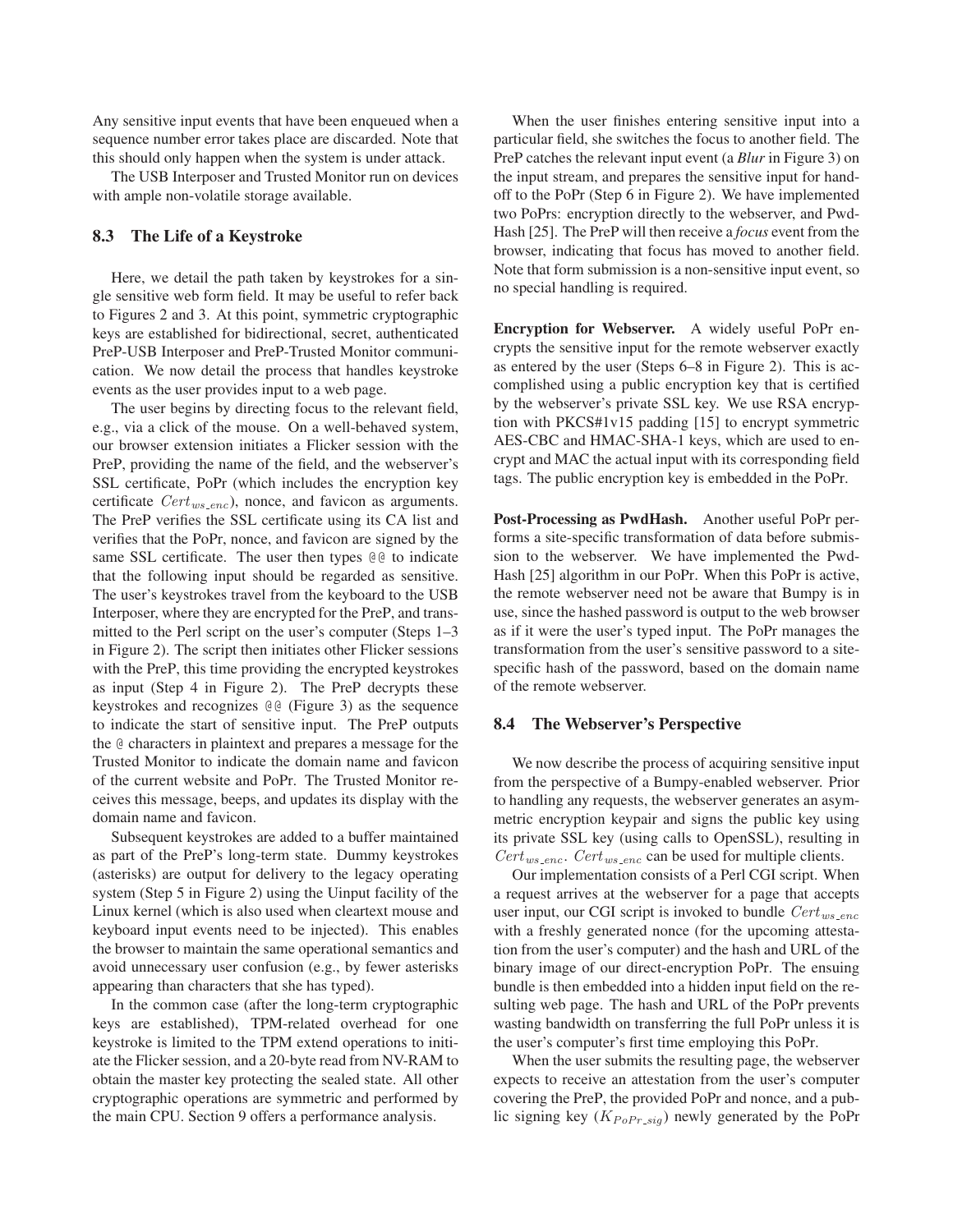on the user's computer. Currently, we employ trust-onfirst-use to accept the Attestation Identity Key (AIK) that the user's computer's TPM used to sign the PCR register values. We have manually configured the webserver with the expected measurement of the PreP and PoPrs, as they are part of the same binary in our implementation. If the measurements in the attestation match the expected values, then  $K_{PoPr\_sig}$  is associated with  $K_{ws\_enc}^{-1}$  (and the user's computer's TPM's AIK) to enable decryption and authentication of subsequent strings of sensitive input encrypted by the PoPr.

# **9 Evaluation**

We discuss the size of the trusted computing base (TCB) for our implementation, the performance impact on ordinary typing, webserver overhead, and the impact of network latency on the refresh rate of the Trusted Monitor's display.

**Code Size.** Bumpy provides strong security properties in part due to its small trusted computing base (TCB). Figure 5 shows the code size for our PreP and PoPrs, USB Interposer, webserver CGI script, and Trusted Monitor. Note that the TCB for the PreP and PoPrs includes *no additional code beyond the listed Flicker libraries* thanks to the properties of Flicker. Our current USB Interposer runs as a Linux application on a BeagleBoard; however, its only interface is the USB bridge to the user's computer, and its only function is to transmit encrypted keyboard and mouse events. Our Trusted Monitor includes Symbian OS in its TCB, as it runs as a normal smartphone application. We emphasize that the inclusion of Linux in the TCB of our USB Interposer and Symbian OS in the TCB of our Trusted Monitor is an artifact of our prototype implementation, and not a necessary consequence of our architecture.

**Typing Overhead with USB Interposer.** We measured the round-trip-time between reception of a keypress on the USB Interposer (from the physical keyboard) and reception of an acknowledgement from the user's computer. This includes the time to encrypt and HMAC the keypress in the USB Interposer, send it to the user's computer via the USB-to-USB bridge, invoke the Flicker session on the user's computer with the PreP (unseal PreP state using the master key kept in PCR-protected TPM Non-Volatile RAM, decrypt and authenticate the newly arrived keypress, reseal PreP state, and release the new keypress to the OS), and send the acknowledgement back over the USB-to-USB bridge. In 500 trials, we experienced overhead of  $141\pm 15$  ms (Figure 6). This is mildly noticeable during very fast typing, similar to an SSH session to a faraway host. It is noteworthy that the overhead consumed by Flicker (i.e., by the PreP) is  $66\pm0.1$  ms per keystroke,

| <b>PreP and PoPrs</b> |             |             |  |
|-----------------------|-------------|-------------|--|
| Func.                 | Lang.       | <b>SLOC</b> |  |
| Main                  | .c          | 1044        |  |
| PwdHash               | $\cdot c$   | 99          |  |
| PwdHash               | .h          |             |  |
| <b>Total</b>          | $.c.$ . $h$ | 1147        |  |

| <b>Flicker libraries</b> |                   |             |  |
|--------------------------|-------------------|-------------|--|
| Func.                    | Lang.             | <b>SLOC</b> |  |
| Crypto                   | $\cdot c$         | 3980        |  |
| Crypto                   | .h                | 471         |  |
| <b>TPM</b>               | $\cdot c$         | 1210        |  |
| <b>TPM</b>               | .h                | 252         |  |
| Util                     | $\cdot c$         | 518         |  |
| Util                     | .h                | 251         |  |
| Util                     | .S                | 161         |  |
| <b>Total</b>             | $.c.$ $.h.$ $.S.$ | 6854        |  |

| <b>USB</b> Interposer |       |             |
|-----------------------|-------|-------------|
| Func.                 | Lang. | <b>SLOC</b> |
| Decode, Encrypt & TX  | .c    | 489         |

| Webserver CGI  |       |             |  |
|----------------|-------|-------------|--|
| Func.          | Lang. | <b>SLOC</b> |  |
| Embed & Verify | .pl   | 167         |  |

| <b>Trusted Monitor</b> |       |             |  |
|------------------------|-------|-------------|--|
| Func.                  | Lang. | <b>SLOC</b> |  |
| Protocol               | .cpp  | 979         |  |
| Protocol               | .h    | 286         |  |
| UІ                     | .cpp  | 539         |  |
| UП                     | .h    | 160         |  |
| Util                   | .cpp  | 50          |  |
| Util                   | .h    | 34          |  |
| <b>Total</b>           | .cpp  | 2048        |  |

**Figure 5. Lines of code for trusted Bumpy components obtained using SLOC-Count [36]. The PreP and PoPrs include only the Flicker libraries in their software TCB. The USB Interposer, webserver, and Trusted Monitor also include their respective operating systems.**

suggesting that more than half of the latency in our current prototype may be an artifact of the untrusted Perl script in our implementation. Indeed, the contribution of the Uinput driver used to inject keystrokes  $(42\pm8 \text{ ms})$  is uncharacteristically large, and grows over time. Writing to the driver from our Perl script presently involves the creation of a child process and a new virtual input device for every keystroke. The virtual input device driver was not designed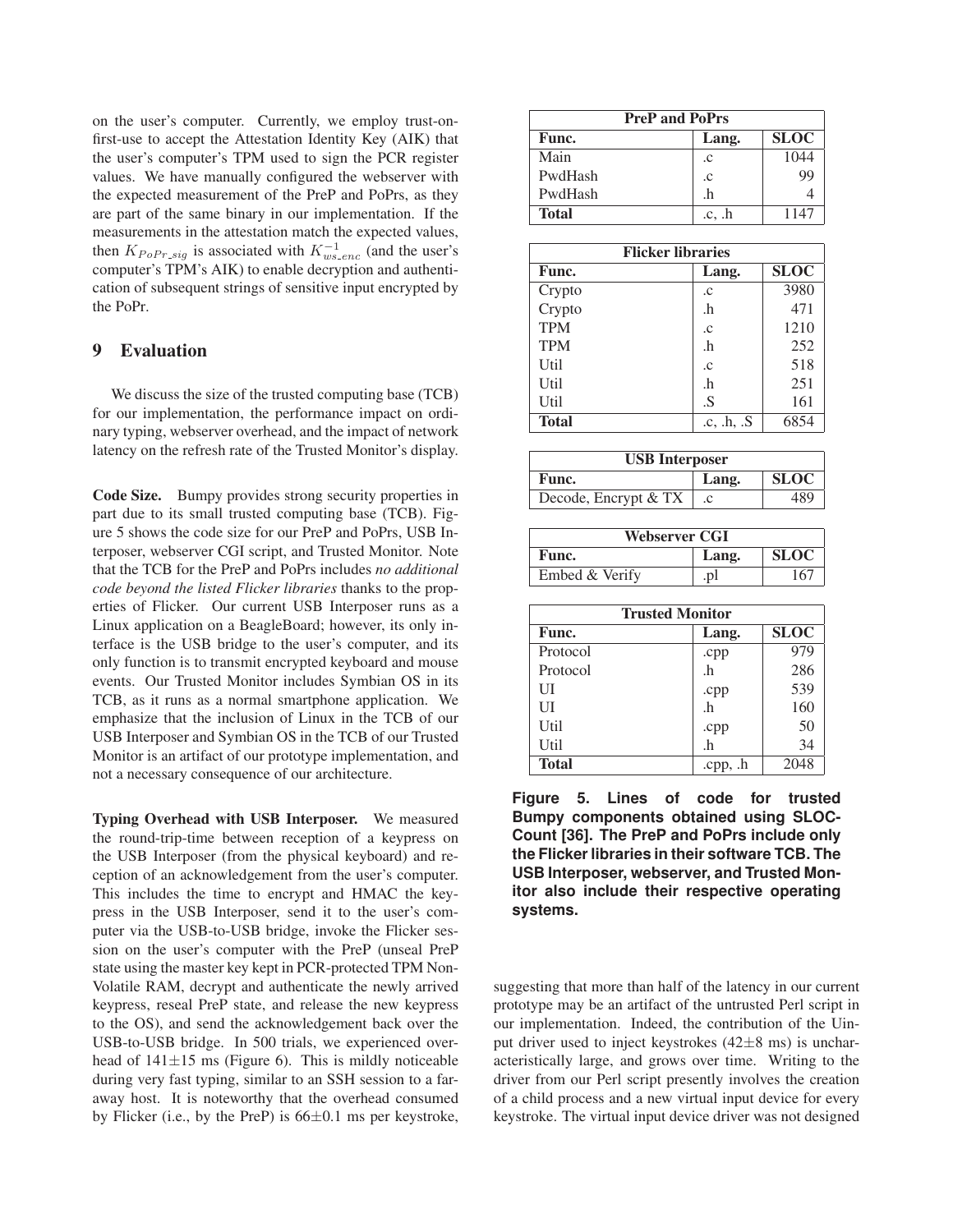

**Figure 6. Latencies for 500 individual keystrokes. The PreP and Uinput latencies are components of the Keystroke latencies.**

to scale so far. Our script should be modified to employ the same virtual input device throughout. Ample opportunities remain for optimization, which we plan to pursue in the course of future work in preparation for a user study.

**Webserver Overhead with Encryption PoPr.** With our direct-encryption PoPr enabled, the webserver must embed  $Cert_{ws\_enc}$ , a newly generated nonce, the hash of the desired PoPr, the URL at which the client system can obtain the PoPr, and a signature covering the favicon and all of these items into each page that may accept sensitive input. Our webserver is a Dell PowerEdge 2650 with two Intel Xeon 2.4 GHz CPUs running the Debian Linux flavor of Apache 2.2.3. In 25 trials, our CGI script induces a pageload latency of  $17.0 \pm 0.4$  ms, which is primarily composed of reading the cryptographic keys from disk  $(8.2 \pm 0.0 \text{ ms})$ and signing the nonce and metadata  $(8.6 \pm 0.5 \text{ ms})$ . When the user submits the completed page, the webserver must verify an attestation from her platform. In 25 trials, our CGI script induces a form-submission latency of less than 2 ms to verify the signature on the attestation. Note that symmetric keys can be established that reduce the need for the signature-verification operation to a one-time overheads. Though we have not yet implemented this optimization, the only cost is a few tens of bytes of long-term state maintained on the user's computer and the webserver.

**Trusted Monitor Network Latency.** Our Trusted Monitor uses a TCP connection between the Nokia E51 smartphone and the user's computer. If there is significant network latency, then the Trusted Monitor may not be displaying the correct URL and favicon when the user looks at it. The smartphone can access the Internet using either its

3G/3.5G cellular radio, or using standard 802.11b/g wireless access points. To evaluate the latency impact of using these networks, we performed a simple echo experiment with an established TCP connection, where the E51 sends a series of 4-byte requests and receives 24-byte responses (excluding TCP/IP headers) from the HP workstation. We observed an average round-trip time (RTT) of  $102\pm82$  ms using the 802.11 network, and  $211\pm 25$  ms using AT&T's 3.5G network. In our experience, these latencies are imperceptible to the user as she turns her head to look away from her primary display and towards the Trusted Monitor.

# **10 Discussion**

We discuss design alternatives and other interesting features that Bumpy might be extended to offer.

#### **10.1 Bumpy Design Alternatives**

**@@ at Any Time.** As presented, the secure attention sequence for Bumpy is the @@ sequence immediately following a *focus* event from the web browser GUI. There are no technical limitations to enabling a secure attention sequence at any time, regardless of where in a field the cursor may be. However, we anticipate significant usability challenges for all but the most savvy users. This may prove to be an interesting direction for future work.

**Editing Bumpy-Protected Input.** As presented (Section 4.1), Bumpy ignores non-display characters that do not cause a *blur* event in the web browser GUI while the user is entering sensitive data. Examples of such characters are backspace and the arrow keys. Here too, there are no technical limitations to enabling the user to edit her opaque (from the browser's perspective) data. However, we are concerned about a malicious browser tampering with the cursor and confusing the user. Additional investigation is warranted to determine whether this attack amounts to anything beyond a denial-of-service attack (e.g., to get better data for a keystroke timing attack [32]).

**Trusted Path Between Trusted Monitor and Webserver.** There are many circumstances where the lack of a trusted path from a remote server to a user with a compromised computer can lead to the user's loss of sensitive information. For example, when a remote server checks an attestation from the user's computer and finds known malware installed, it is desirable to inform the user that her system is compromised. Other researchers have considered the use of PDAs or smartphones in such roles (e.g., Balfanz et al. [2]), but we consider this enhancement to Bumpy to be beyond the scope of the current paper.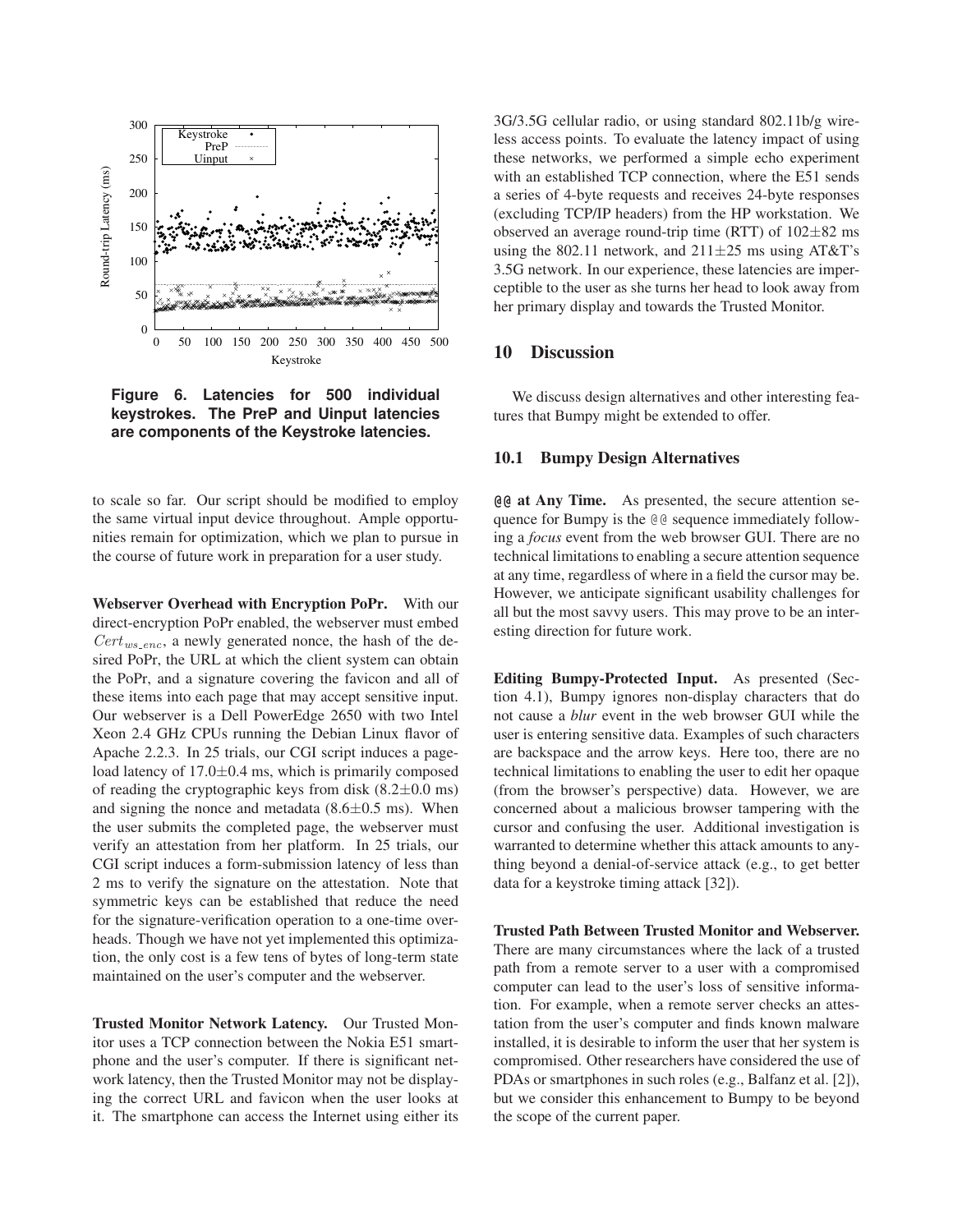**PreP as Password Store.** The direct-encryption PoPr breaks the web browser's ability to remember passwords on behalf of the user. This feature can be reenabled using the PreP or PoPr as a password store, and the Trusted Monitor as the interface to select a stored password.

### **10.2 Other Interesting Features**

**Password Leak Detection.** A compelling feature that can readily be added to a PreP is to look for the user's password(s) in the input stream and detect whether it appears when input protections are not enabled. This may allow the system to issue a warning if, e.g., the user is about to fall victim to a phishing attack.

**Hardware Keyloggers.** Resistance to physical attacks is not an explicit goal of Bumpy; however, the issue warrants discussion. Bumpy's resilience to hardware keyloggers depends on the model used for associating new input devices with the user's computer. If a simple plug-and-play architecture is allowed, then a hardware keylogger inserted between the input device and the user's computer can appear as a new input device to the computer, and a new computer to the input device. One alternative is for input devices to require manufacturer certification before the user's computer will associate with them. However, this may prove to be impractical, as users may perceive all certification errors as indicative of a broken device. The core research challenge here is the problem of key establishment between devices with no prior context [3, 20, 33].

# **11 Conclusion and Future Work**

We have described Bumpy, a system that protects users' sensitive input from keyloggers and screen scrapers by excluding the legacy OS and software stack from the TCB for input. Bumpy allows users to dictate which input is considered sensitive, thus introducing the possibility of protecting much more than just passwords. Bumpy allows webservers to define how input that their users deem sensitive is handled, and further allows users' systems to generate attestations that input protections are in place. With a separate local device, Bumpy can provide the user with a positive indicator that her input is protected. We have implemented Bumpy and show that it is efficient and compatible with existing legacy software.

We intend to continue the pursuit of a usable solution for protecting more sizeable input, e.g., composing a sensitive letter. We also plan to evaluate the current Bumpy architecture with a formal user study.

## **12 Acknowledgments**

The authors would like to thank Karthik S. Lakshmanan and Anthony Rowe for their advice regarding embedded Linux systems and USB. Bryan Parno and Ahren Studer provided feedback and suggestions for the design, implementation, and writing. We are grateful for observations by the CyLab Student Seminar audience on October 17, 2008, and the Security Group Lunch audience at UNC on November 12, 2008. Unrestrained comments from our anonymous reviewers also proved helpful.

## **References**

- [1] Advanced Micro Devices. AMD64 architecture programmer's manual: Volume 2: System programming. AMD Publication no. 24593 rev. 3.14, Sept. 2007.
- [2] D. Balfanz and E. W. Felten. Hand-held computers can be better smart cards. In *Proccedings of the USENIX Security Symposium*, Aug. 1999.
- [3] D. Balfanz, D. Smetters, P. Stewart, and H. C. Wong. Talking to strangers: Authentication in ad-hoc wireless networks. In *Proceedings of the Symposium on Network and Distributed Systems Security (NDSS)*, Feb. 2002.
- [4] BeagleBoard.org. BeagleBoard revision B6 system reference manual revision 0.1. BeagleBoard.org, Nov. 2008.
- [5] K. Borders and A. Prakash. Securing network input via a trusted input proxy. In *Proceedings of the USENIX Workshop on Hot Topics in Security (HotSec)*, Aug. 2007.
- [6] E. Brickell, J. Camenisch, and L. Chen. Direct anonymous attestation. In *Proceedings of the ACM Conference on Computer and Communications Security (CCS)*, Oct. 2004.
- [7] S. Chiasson, P. C. van Oorschot, and R. Biddle. A usability study and critique of two password managers. In *Proceedings of the USENIX Security Symposium*, Aug. 2006.
- [8] P. England, B. Lampson, J. Manferdelli, M. Peinado, and B. Willman. A trusted open platform. *IEEE Computer*, 36(7):55–62, July 2003.
- [9] N. Feske and C. Helmuth. A nitpicker's guide to a minimalcomplexity secure GUI. In *Proceedings of the Annual Computer Security Applications Conference (ACSAC)*, 2005.
- [10] E. Gabber, P. Gibbons, Y. Matias, and A. Mayer. How to make personalized web browsing simple, secure, and anonymous. In *Proceedings of Financial Cryptography*, 1997.
- [11] E. Gabber, P. B. Gibbons, D. M. Kristol, Y. Matias, and A. Mayer. On secure and pseudonymous clientrelationships with multiple servers. *ACM Trans. Inf. Syst. Secur.*, 2(4):390–415, 1999.
- [12] IBM Zurich Research Lab. Security on a stick. Press release, Oct. 2008.
- [13] Intel Corporation. Trusted execution technology preliminary architecture specification and enabling considerations. Document number 31516803, Nov. 2006.
- [14] M. Jakobsson and S. Myers. *Phishing and Countermeasures: Understanding the Increasing Problem of Electronic Identity Theft*. Wiley, Dec. 2006.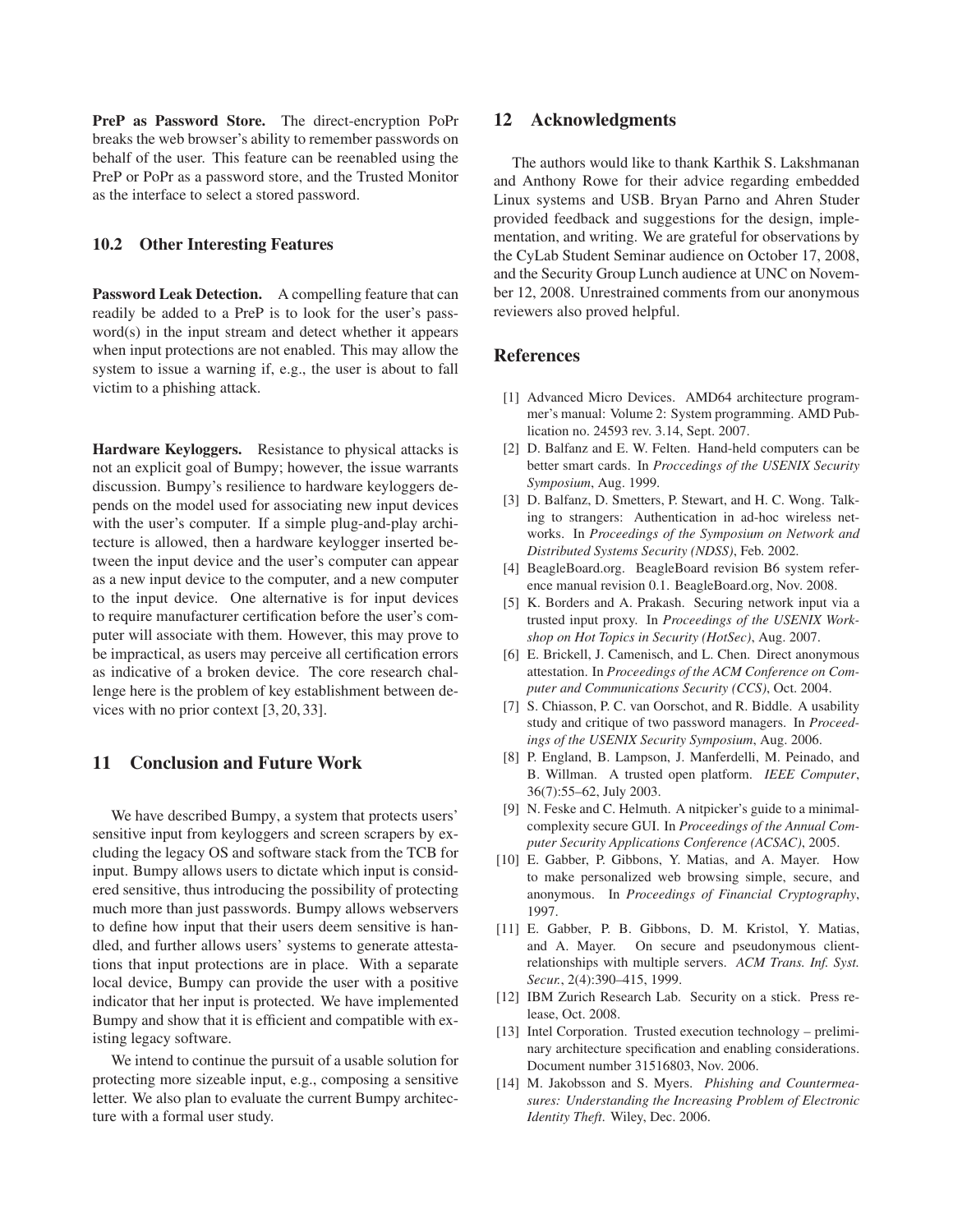- [15] J. Jonsson and B. Kaliski. PKCS #1: RSA cryptography specifications version 2.1. RFC 3447, Feb. 2003.
- [16] B. Kauer. OSLO: Improving the security of Trusted Computing. In *Proceedings of the USENIX Security Symposium*, Aug. 2007.
- [17] K. Kursawe, D. Schellekens, and B. Preneel. Analyzing trusted platform communication. In *Proceedings of the Cryptographic Advances in Secure Hardware Workshop (CRASH)*, Sept. 2005.
- [18] J. M. McCune, B. Parno, A. Perrig, M. K. Reiter, and H. Isozaki. Flicker: An execution infrastructure for TCB minimization. In *Proceedings of the ACM European Conference in Computer Systems (EuroSys)*, Apr. 2008.
- [19] J. M. McCune, B. Parno, A. Perrig, M. K. Reiter, and A. Seshadri. Minimal TCB code execution (extended abstract). In *Proceedings of the IEEE Symposium on Security and Privacy*, May 2007.
- [20] J. M. McCune, A. Perrig, and M. K. Reiter. Seeing-isbelieving: Using camera phones for human-verifiable authentication. In *Proceedings of the IEEE Symposium on Security and Privacy*, May 2005.
- [21] J. M. McCune, A. Perrig, and M. K. Reiter. Bump in the ether: A framework for securing sensitive user input. In *Proceedings of the USENIX Annual Technical Conference*, June 2006.
- [22] B. Parno. Bootstrapping trust in a "trusted" platform. In *Proceedings of the USENIX Workshop on Hot Topics in Security (HotSec)*, July 2008.
- [23] M. Peinado, Y. Chen, P. England, and J. Manferdelli. NGSCB: A trusted open system. In *Proceedings of the Australasian Conference on Information Security and Privacy (ACISP)*, July 2004.
- [24] Prolific Technology Inc. PL-25A1 hi-speed USB host to host bridge controller. PL-25A1 Product Brochure, Oct. 2006.
- [25] B. Ross, C. Jackson, N. Miyake, D. Boneh, and J. C. Mitchell. Stronger password authentication using browser extensions. In *Proceedings of the USENIX Security Symposium*, Aug. 2005.
- [26] A.-R. Sadeghi, M. Selhorst, C. Stüble, C. Wachsmann, and M. Winandy. TCG inside? - A note on TPM specification compliance. In *Proceedings of the ACM Workshop on Scalable Trusted Computing (STC)*, Nov. 2006.
- [27] R. Sailer, X. Zhang, T. Jaeger, and L. van Doorn. Design and implementation of a TCG-based integrity measurement architecture. In *Proceedings of the USENIX Security Symposium*, Aug. 2004.
- [28] J. H. Saltzer and M. D. Schroeder. The protection of information in computer systems. *Proceedings of the IEEE*, 63(9):1278–1308, Sept. 1975.
- [29] R. Sharp, A. Madhavapeddy, R. Want, and T. Pering. Enhancing web browsing security on public terminals using mobile composition. In *Proceeding of the Conference on Mobile Systems, Applications, and Services (MobiSys)*, June 2008.
- [30] R. Sharp, A. Madhavapeddy, R. Want, T. Pering, and J. Light. Fighting crimeware: An architecture for split-trust web applications. Technical Report IRC-TR-06-053, Intel Research Center, Apr. 2006.
- [31] R. Sharp, J. Scott, and A. Beresford. Secure mobile computing via public terminals. In *Proceedings of the International Conference on Pervasive Computing*, May 2006.
- [32] D. X. Song, D. Wagner, and X. Tian. Timing analysis of keystrokes and timing attacks on SSH. In *Proceedings of the USENIX Security Symposium*, Aug. 2001.
- [33] F. Stajano and R. Anderson. The resurrecting duckling: Security issues for ad-hoc wireless networks. In *Proceedings of the Security Protocols Workshop*, 1999.
- [34] Trusted Computing Group. Trusted platform module main specification, Part 1: Design principles, Part 2: TPM structures, Part 3: Commands. Version 1.2, Revision 103, July 2007.
- [35] D. Wendlandt, D. G. Andersen, and A. Perrig. Perspectives: Improving SSH-style host authentication with multipath probing. In *Proceedings of the USENIX Annual Technical Conference*, June 2008.
- [36] D. A. Wheeler. Linux kernel 2.6: It's worth more! Available at: http://www.dwheeler.com/ essays/linux-kernel-cost.html, Oct. 2004.

### **A TCG-Style Attestation and Sealed Storage**

The v1.2 Trusted Platform Module (TPM) chip contains an array of 24 or more Platform Configuration Registers (PCRs), each capable of storing a 160-bit hash. These PCRs can be *Extended* with a *Measurement* (cryptographic hash) of data, such as a program binary. Given a measurement m  $\leftarrow$  SHA1(data), the extend process works as follows:  $PCR_{new} \leftarrow \text{SHA1 (PCR}_{old} || m).$ 

TPMs include two kinds of PCRs: static and dynamic. Static PCRs reset to  $0^{160}$  when the TPM itself resets (generally during a full platform reset or power-cycle, although physical TPM-reset attacks have been demonstrated [16,17, 26]), and can only have their value updated via an Extend operation. These PCRs can be used to keep a record of measurements for all software loaded since the last reboot, as in IBM's Integrity Measurement Architecture [27].

Dynamic PCRs are present in v1.2 TPMs, and are relevant when the platform supports Dynamic Root of Trust, e.g., Intel TXT [13] or AMD SVM [1]. Dynamic PCRs reset to  $1^{160}$  during full platform reset, and can additionally be reset to  $0^{160}$  via a *Late Launch*, thereby establishing a *Dynamic* Root of Trust. In addition to resetting the dynamic PCRs, Late Launch resets the CPU to a known trusted state without rebooting the rest of the system. This includes configuring the system's memory controller to prevent access to the launching code from DMA-capable devices. One of the newly reset dynamic PCRs is then automatically extended with a measurement of the software that will get control following the Late Launch [1]. This enables software to bootstrap without including the BIOS or any system peripherals in the TCB. The Open Secure LOader (OSLO) performs a Late Launch on AMD systems to remove the BIOS from the TCB of a Linux system [16]. Trusted Boot $<sup>6</sup>$ </sup>

<sup>6</sup>http://sourceforge.net/projects/tboot